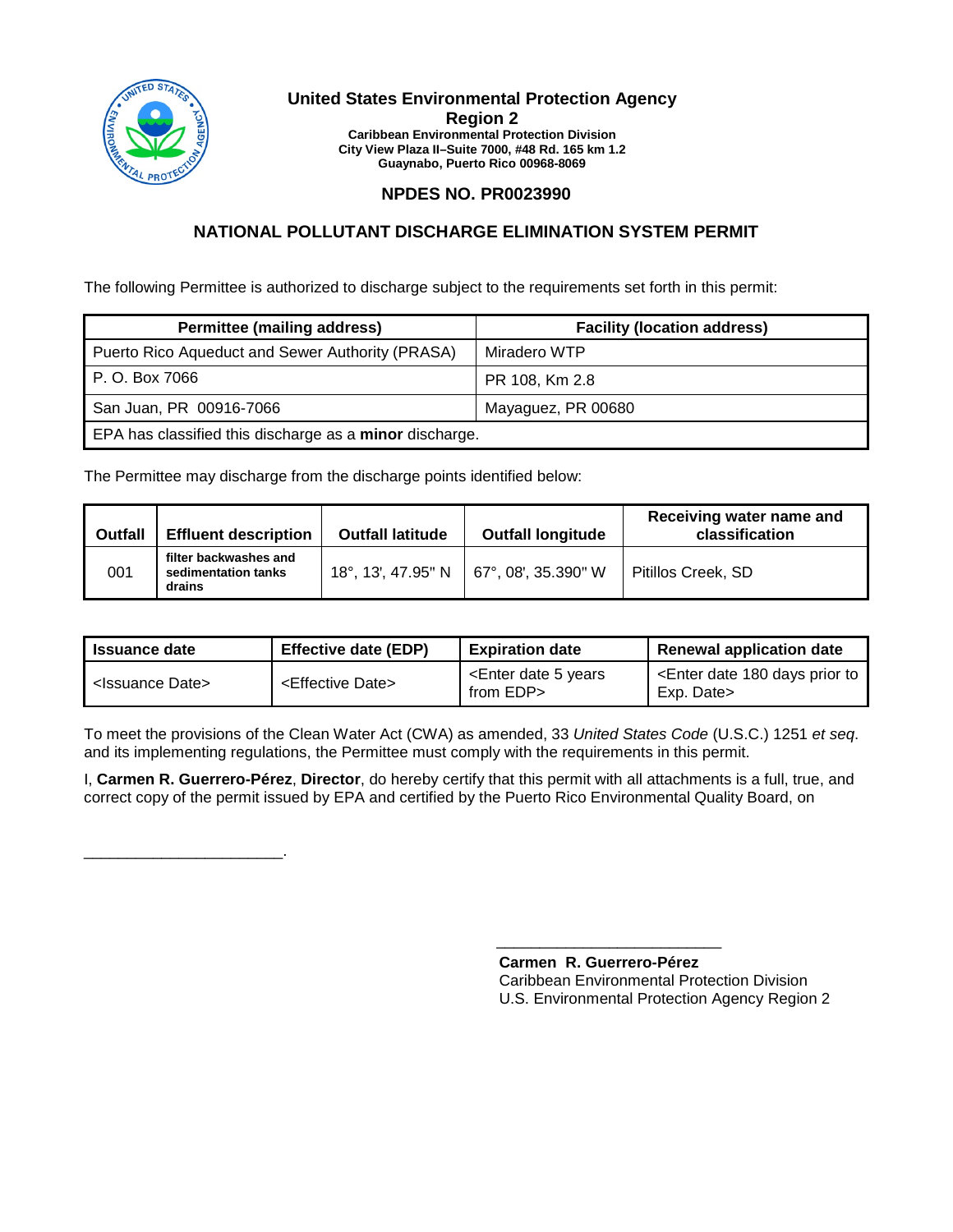## **CONTENTS**

- PART I. [Background](#page-2-0)
- PART II. [Effluent Limitations and Monitoring Requirements](#page-3-0)
- PART III. [Reporting Requirements and Compliance Determination](#page-5-0)
- PART IV. [Standard and Special Conditions](#page-7-0)
- [Attachment A: Definitions](#page-12-0)
- [Attachment B: Standard Conditions](#page-16-0)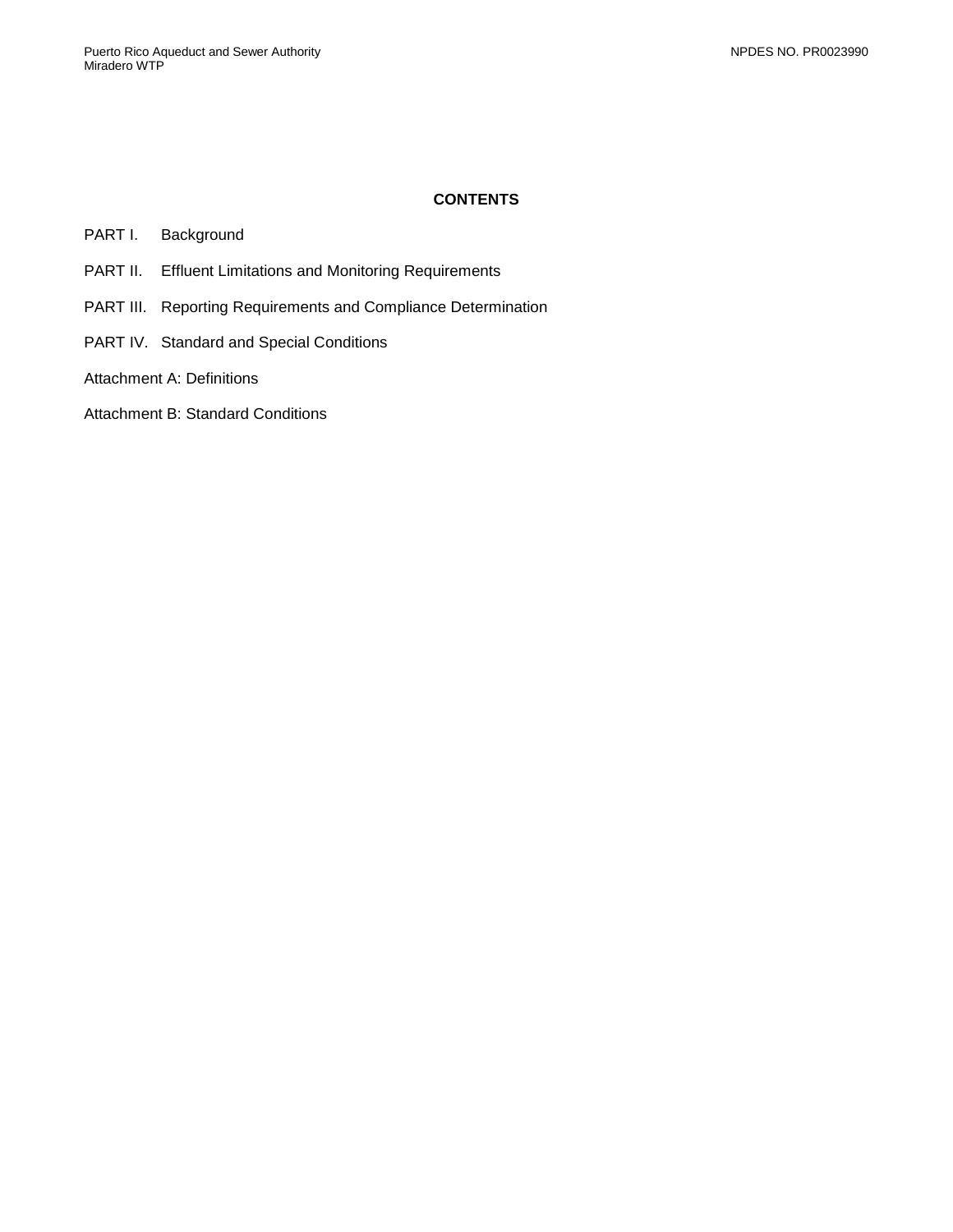# <span id="page-2-0"></span>**PART I. BACKGROUND**

- **A. Rationale for Permit Requirements**. This permit is issued pursuant to CWA section 402 and implementing regulations adopted by EPA. EPA developed the requirements in this permit on the basis of information submitted as part of the complete application and monitoring and reporting requirements, and other available information. This permit contains Technology-Based Effluent Limitations (TBEL) based on a case-by-case determination using Best Professional Judgment (BPJ) in accordance with 40 CFR 125 and Water Quality Based Effluent Limitations (WQBELs) based on the Puerto Rico Water Quality Standards Regulation (PRWQSR), as amended. The accompanying Fact Sheet contains detailed information and rationale for permit requirements.
- **B. Water Quality Certificate**. Pursuant to CWA section 401(a)(1), after due consideration of the applicable provisions established in the PRWQSR and CWA sections 208(e), 301, 302, 303, 304(e), 306 and 307, on **December 29, 2016** the Puerto Rico Environmental Quality Board (EQB) certified that reasonable assurance was determined that the allowed discharge will not cause violations to the applicable water quality standards for the receiving water body if the limitations and monitoring requirements in the Water Quality Certificate are met. Additional requirements could be required to comply with other sections of the CWA.
- **C. Impaired Waters and Total Maximum Daily Loads (TMDLs)**. This facility does not discharge to an impaired water body.
- **D. Antidegradation and Anti-backsliding Requirements**. The discharge is consistent with the federal antidegradation provisions at 40 CFR 131.12, 72 Federal Register 238 (December 12, 2007, pages 70517- 70526), and EQB's *Anti-Degradation Policy Implementation Procedure* in Attachment A of PRWQSR. In addition, some effluent limitations in this permit are less stringent that those in the previous permit and the rationale for these limitations is provided in the Fact Sheet for this permit. An anti-backsliding analysis has been conducted and EPA has determined that these limitations are consistent with the anti-backsliding requirements at 40 CFR 122.44(l).
- **E. Public Participation**. Federal regulations at 40 CFR 124 require EPA to consider all significant comments on the draft permit received during the public comment period in the development of the final permit. Any comments received will be provided in a Responsiveness Summary issued with the final permit.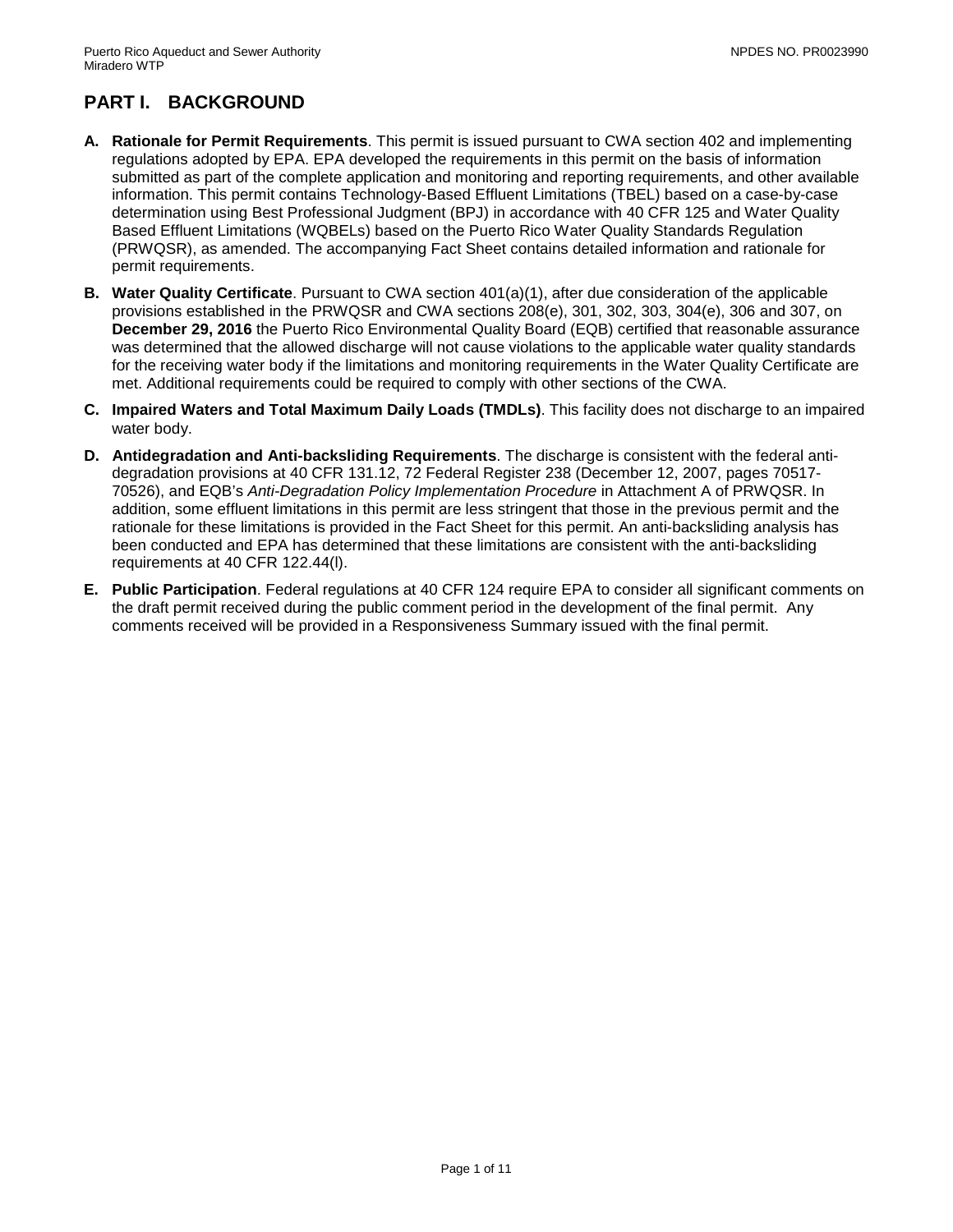## **PART II. EFFLUENT LIMITATIONS AND MONITORING REQUIREMENTS**

#### **A. Final Effluent Limitations—Outfall Number 001**

The Permittee must maintain compliance with the following effluent limitations at Outfall **001.** The discharge at Outfall **001** is composed of filters and settling tanks washwaters.

#### **Effluent Limitations Table**

<span id="page-3-0"></span>

|                                              |                       | <b>Effluent limitations</b> |                        |                         | <b>Monitoring requirements</b> |                                         |                  |
|----------------------------------------------|-----------------------|-----------------------------|------------------------|-------------------------|--------------------------------|-----------------------------------------|------------------|
| <b>Parameter</b>                             | <b>Units</b>          | Average<br>monthly          | Average<br>weekly      | <b>Maximum</b><br>daily | <b>Sample</b><br>type          | <b>Minimum</b><br>sampling<br>frequency | <b>Footnotes</b> |
| BOD <sub>5</sub>                             | mg/L                  | $-$                         |                        | 5                       | Grab                           | 1/Month                                 |                  |
| Color                                        | Pt-Co<br><b>Units</b> | $- -$                       |                        | 15                      | Grab                           | 1/Month                                 |                  |
| Copper (Cu)                                  | µg/L                  | $- -$                       |                        | 7.7                     | Grab                           | 1/Month                                 | (5)              |
| Dissolved Oxygen                             | mg/L                  | $- -$                       | $-$                    | >5                      | Grab                           | Daily                                   |                  |
| <b>Effluent Flow</b>                         | <b>MGD</b>            | $\sim$ $-$                  | $-$                    | 1.442                   | Metered                        | Continuous                              | (1)              |
| Lead (Pb)                                    | $\mu$ g/L             | $\sim$ $-$                  |                        | 2.4                     | Grab                           | 1/Month                                 |                  |
| Mercury (Hg)                                 | $\mu$ g/L             | $- -$                       |                        | Monitor                 | Grab                           | Quarterly                               | (4), (5)         |
| pH                                           | SU                    |                             | Minimum 6<br>Maximum 9 |                         | Grab                           | 1/Day                                   |                  |
| <b>Residual Chlorine</b>                     | $\mu$ g/L             | $\overline{\phantom{m}}$    | $-$                    | 11                      | Grab                           | 1/Day                                   | (2), (3)         |
| Suspended, Colloidal or Settleable<br>Solids | m/L                   | --                          |                        | Monitor                 | Grab                           | 1/Day                                   |                  |
| Sulfates (SO <sub>4</sub> )                  | mg/L                  | $\sim$ $-$                  | $-$                    | Monitor                 | Grab                           | 1/Month                                 | (4)              |
| Temperature                                  | $^{\circ}C$           | $\overline{\phantom{a}}$    | $-$                    | 32.2                    | Grab                           | 1/Day                                   |                  |
| <b>Total Ammonia Nitrogen</b>                | $\mu$ g/L             | $\sim$ $\sim$               | $-$                    | Monitor                 | Grab                           | 1/Month                                 |                  |
| Total Phosphorus (P)                         | $\mu$ g/L             | $-$                         | $-$                    | 160                     | Grab                           | 1/Month                                 | (5)              |
| Turbidity                                    | <b>NTU</b>            | $\overline{\phantom{m}}$    | --                     | 50                      | Grab                           | 1/Month                                 |                  |
| <b>Whole Effluent Toxicity</b>               | TUa                   | --                          |                        | Monitor                 | $24-hr$<br>Composite           | 2/Year                                  | (6)              |

**Notes, Footnotes and Abbreviations**

Dashes (--) indicate there are no effluent limitations or monitoring requirements for this parameter.

All limitations expressed in mass calculated from concentration-based limitations are calculated according to: mass (kg/day) = Flow (MGD) x concentration (mg/L) x 3.78 (kg/L)/(mg)(MGD)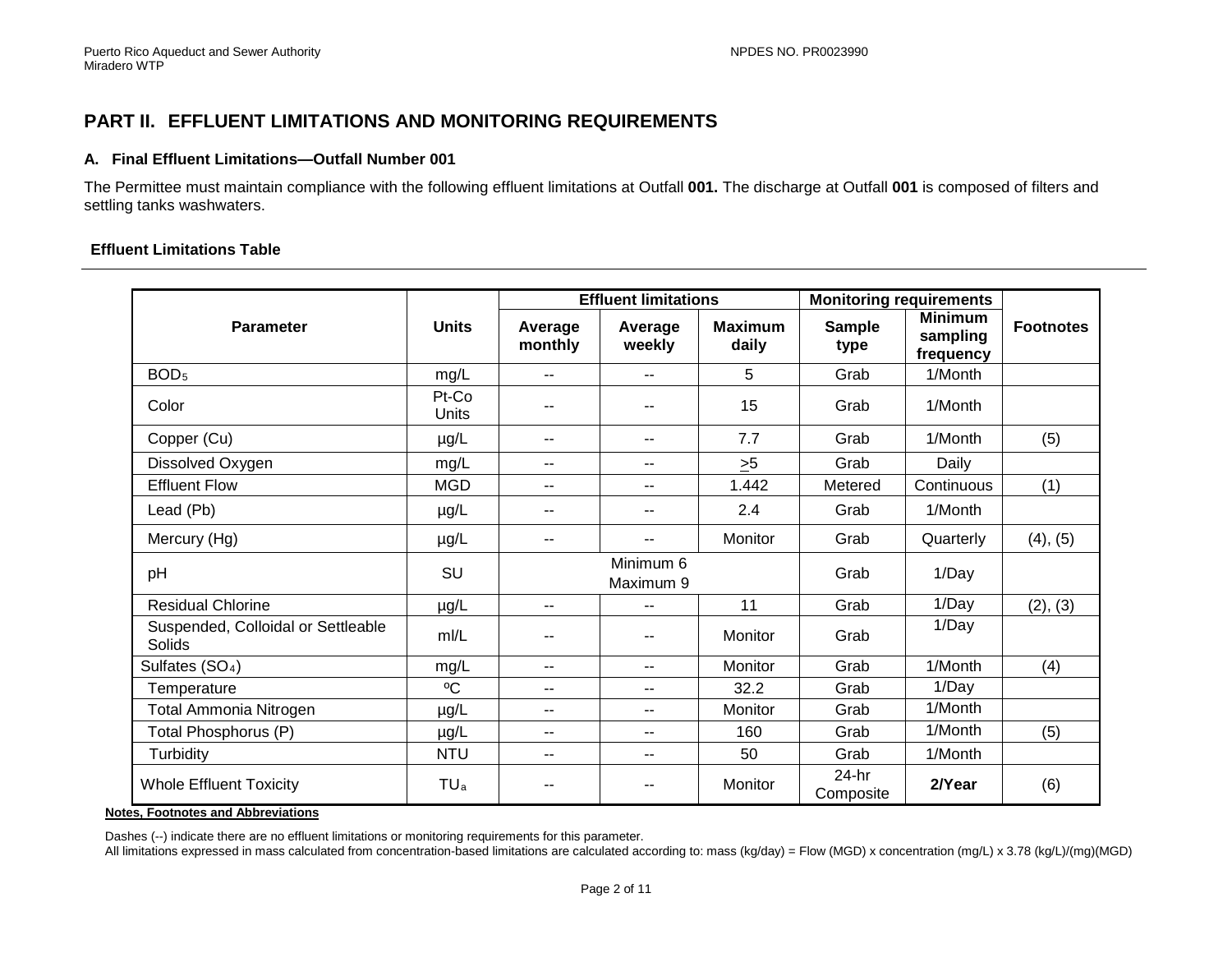Puerto Rico Aqueduct and Sewer Authority NPDES NO. PR0023990 Miradero WTP

- (1) All flow measurements shall achieve accuracy within the range of plus or minus  $(\pm)$  10%.<br>(2) The Permittee must at all times operate the plant to achieve the lowest possible residual
- (2) The Permittee must at all times operate the plant to achieve the lowest possible residual chlorine.<br>(3) See Part IV Standard and Special Conditions, B. Special Conditions 1 Special Conditions from the
- (3) See Part IV Standard and Special Conditions, B. Special Conditions 1 Special Conditions from the WQC, special conditions 6 & 7.
- See Special Condition 10 of the Permit.
- (5) No Net Addition Limitation
- If the applicable water quality standard is not exceeded in the inlet, the established effluent limitation shall not be exceeded at the discharge point 001.
- If the applicable water quality standard is exceeded in the inlet, the same measurement shall be achieved at the discharge point 001.

In order to demonstrate compliance with the No Net Addition Limitation, influent (raw water from Rio Grande of Añasco and Rio Cañas of Mayagüez) and effluent (filters backwash and sedimentation tanks drains) monitoring must be conducted at the frequency specified herein. The permitte shall take into consideration the residence time of the influent when scheduling influent and effluent monitoring. The permittee shall report the results of these measurements in the Discharge Monitoring Reports. Alternately, the permittee may forego influent monitoring and comply with the applicable water standard as effluent limitation at the end of the pipe of the discharge.

(6) See Part IV.B.2. *Whole Effluent Toxicity Testing* for monitoring and reporting requirements for acute WET.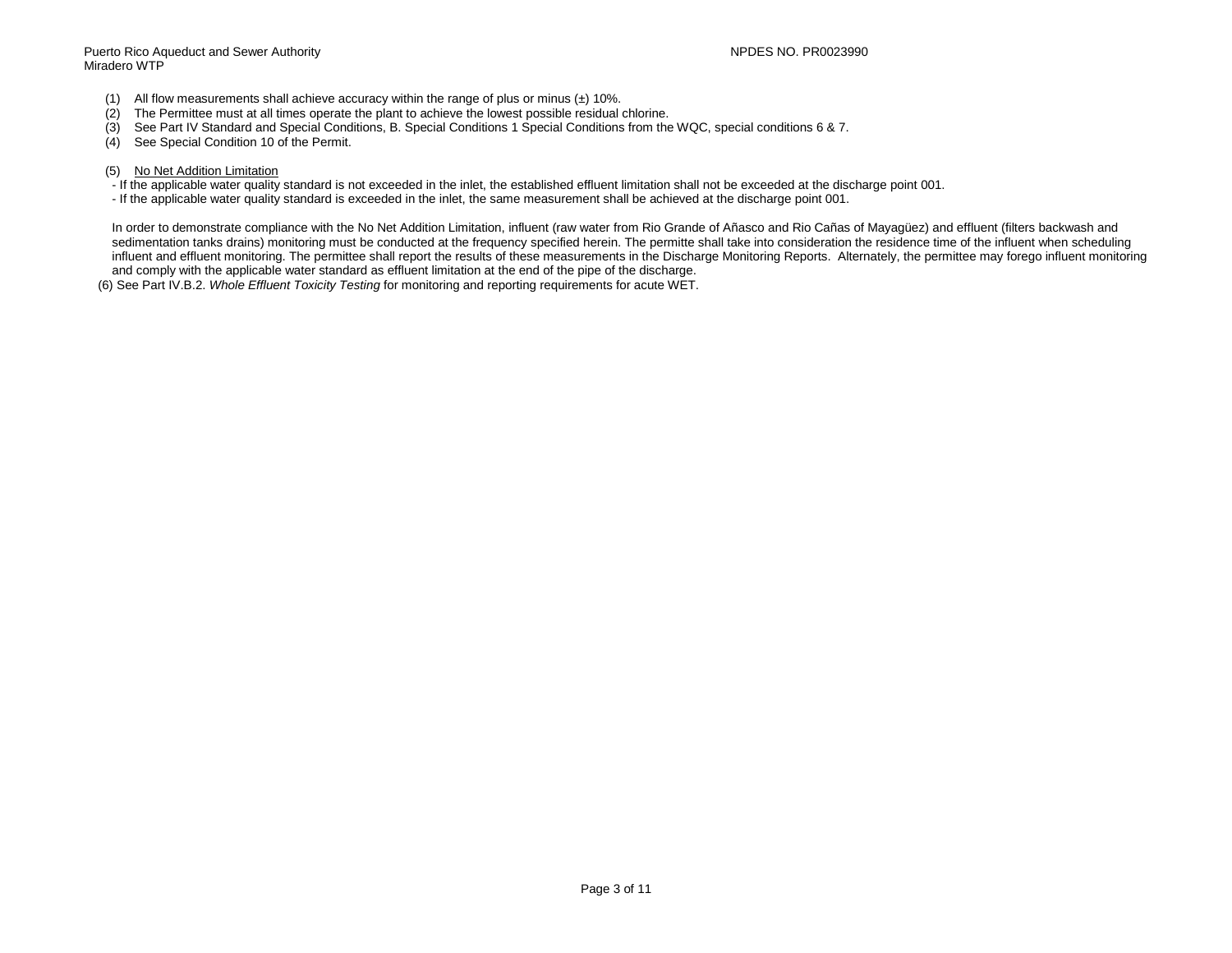## **B. Narrative Limitations**

In accordance with 40 CFR 122.44(d), the permit establishes the following narrative limitations.

- 1. Except by natural causes, no heat may be added to the waters of Puerto Rico, which would cause the temperature of any site to exceed 90 °F (32.2 °C).
- 2. The waters of Puerto Rico must not contain floating debris, scum, or other floating materials attributable to discharges in amounts sufficient to be unsightly or deleterious to the existing or designated uses of the water body.
- 3. Solids from wastewater sources must not cause deposition in or be deleterious to the existing or designated uses of the waters.
- 4. Taste and odor-producing substances must not be present in amounts that will interfere with primary contact recreation, or will render any undesirable taste or odor to edible aquatic life.

### **C. Monitoring Requirements**

- 1. Effluent monitoring and analyses must be conducted in accordance with EPA test procedures approved under 40 CFR Part 136, *Guidelines Establishing Test Procedures for the Analysis of Pollutants Under the Clean Water Act,* as amended. For situations where there may be interference, refer to *Solutions to Analytical Chemistry Problems with Clean Water Act Methods* (EPA 821-R-07-002). For effluent analyses, the Permittee must use a *Minimum Level (ML)* that is lower than the effluent limitations described in Effluent Limitations Table of this permit. If all published MLs are higher than the effluent limitations, the Permittee must use the test method procedure with the lowest ML. The Permittee must ensure that the laboratory uses a standard calibration where the lowest standard point is equal to or less than the ML. Priority pollutant analysis for metals must measure *total metal*, except as provided under 40 CFR 122.45(c). EPA method 1631E must be used for mercury analysis. Priority pollutant analysis for benzene, ethylbenzene, toluene and xylene must employ either EPA Method 602 or 624. Effluent analysis for xylene must measure *total xylene*.
- 2. The regulations at 40 CFR 122.48 require that all NPDES permits specify monitoring and reporting requirements. All monitoring must be in accordance with Standard Condition *10. Monitoring and records* in Attachment B of this permit.
- 3. Sampling point for Outfall **001** must be located immediately after the primary flow measuring device of the effluent of the treatment system.
- 4. The Permittee must develop and implement a quality assurance (QA) plan for laboratory analyses for effluent and/or receiving water monitoring.

#### **D. Monitoring Locations**

The Permittee must establish the following monitoring locations to demonstrate compliance with the effluent limitations and other requirements in this permit:

#### **Monitoring Locations Table**

| <b>Outfall</b> | <b>Monitoring location</b> | <b>Monitoring location description</b>                                                                                                                   |  |
|----------------|----------------------------|----------------------------------------------------------------------------------------------------------------------------------------------------------|--|
| 001            | EFF-001                    | The sampling point for discharge 001 shall be located<br>immediately after the primary flow-measuring device of the<br>effluent of the treatment system. |  |

## <span id="page-5-0"></span>**PART III. REPORTING REQUIREMENTS AND COMPLIANCE DETERMINATION**

#### **A. Reporting Requirements**

1. **Standard Conditions**. The Permittee must comply with all Standard Conditions in section IV.A below and Attachment B of this permit related to monitoring, reporting, and recordkeeping.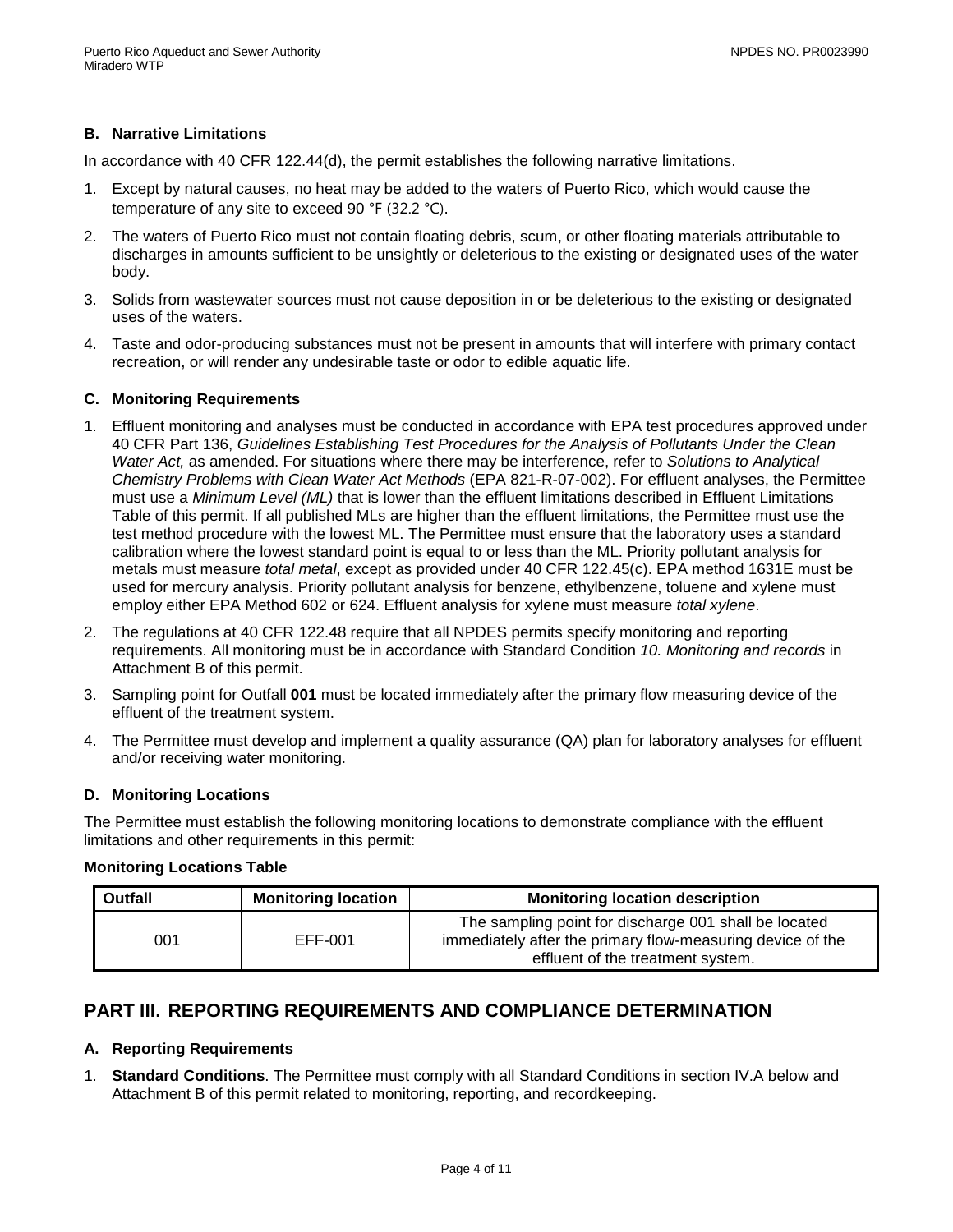- 2. **Monitoring data submission**. The Permittee must either submit monitoring data and other reports to EPA in hard copy form, or report electronically using NetDMR, a web-based tool that allows Permittees to electronically submit discharge monitoring reports (DMRs) and other required reports via a secure internet connection. Specific requirements regarding submittal of data and reports in hard copy form and for submittal using NetDMR are described below:
	- a. **Submittal of Reports in Hard Copy Form**. Hard copy DMR submittals must be submitted in accordance with Standard Condition *12.d. Monitoring reports* in Attachment B of this permit. The Permittee will report the results for all monitoring specified in this permit. The Permittee must submit monthly DMRs including the results of all required monitoring using EPA-approved test methods or other test methods specified in this permit as required by III.A.3. below. If the Permittee monitors any pollutant more frequently than required by the permit using test procedures approved under 40 CFR Part 136, or another method required for an industry-specific waste stream under 40 CFR subchapters N or O, the results of such monitoring must be included in the calculation and reporting of the data submitted in the DMR or sludge reporting form specified by EPA.
	- b. **Submittal of Reports Using NetDMR**. DMRs and reports submitted electronically to EPA must be done using NetDMR at http://www.epa.gov/netdmr. All reports required under the permit must be submitted to EPA as an electronic attachment to the DMR. Once a Permittee submits DMRs and reports using NetDMR, it is not required to submit hard copies of DMRs or other reports to EPA and the EQB. However, Permittees must continue to send hard copies of reports other than DMRs to the EQB until further notice from the EQB.
	- c. **Timing of submissions**. DMRs must be submitted to EPA no later than the 28th day of the month following the completed reporting period. Monitoring results must be summarized and reported on EPA DMR Form No. 3320-1, postmarked no later than the 28th day of the month following the completed monitoring period. The first report is due on **28th day of month after EDP.**
- 3. **Analytical Determinations**. The Permittee must report the results on the DMR of analytical determinations for the presence of chemical constituents in a sample using the following reporting protocols:
	- a. Sample results greater than or equal to the ML must be reported as measured by the laboratory (i.e., the measured chemical concentration in the sample).
	- b. Sample results less than the ML must be reported as <ML, where the ML equals the ML reported by the laboratory.
	- c. Permittees are to instruct laboratories to establish calibration standards so that the ML value (or its equivalent if there is differential treatment of samples relative to calibration standards) is the lowest calibration standard. At no time is the Permittee to use analytical data derived from extrapolation beyond the lowest point of the calibration curve.
- 4. **Bacterial Monitoring**. For bacterial monitoring, the Permittee must report on the DMR the calculated geometric mean and the percentage of individual samples that exceeded the single-sample maximum criterion. The geometric mean must be calculated on the basis of five grab samples taken within the calendar month and as described in Attachment A. *Definitions* of this permit. The Permittee must report on an attachment to the DMR the analytical results of each of the five individual sample measurements, the calculated geometric means using these individual samples, and the percentage of individual samples that exceed the single sample maximum criterion.

## **B. Compliance Determination**

Compliance with effluent limitations contained in this permit will be determined as specified below:

- 1. **General**. Compliance with effluent limitations for priority pollutants must be determined using sample reporting protocols defined in section III. A and Attachment A. *Definitions*.
- 2. **Average Monthly Discharge Limitation (AML)**. If the average or, when applicable, the median of daily discharges that were measured in a calendar month exceeds the AML for a given parameter, this will represent a single violation, though the Permittee will be considered out of compliance for each day of that month for that parameter (e.g., resulting in 31 days of noncompliance in a 31-day month). If only a single sample is taken during the calendar month and the analytical result for that sample exceeds the AML, the Permittee will be considered out of compliance for that calendar month. The Permittee will be considered out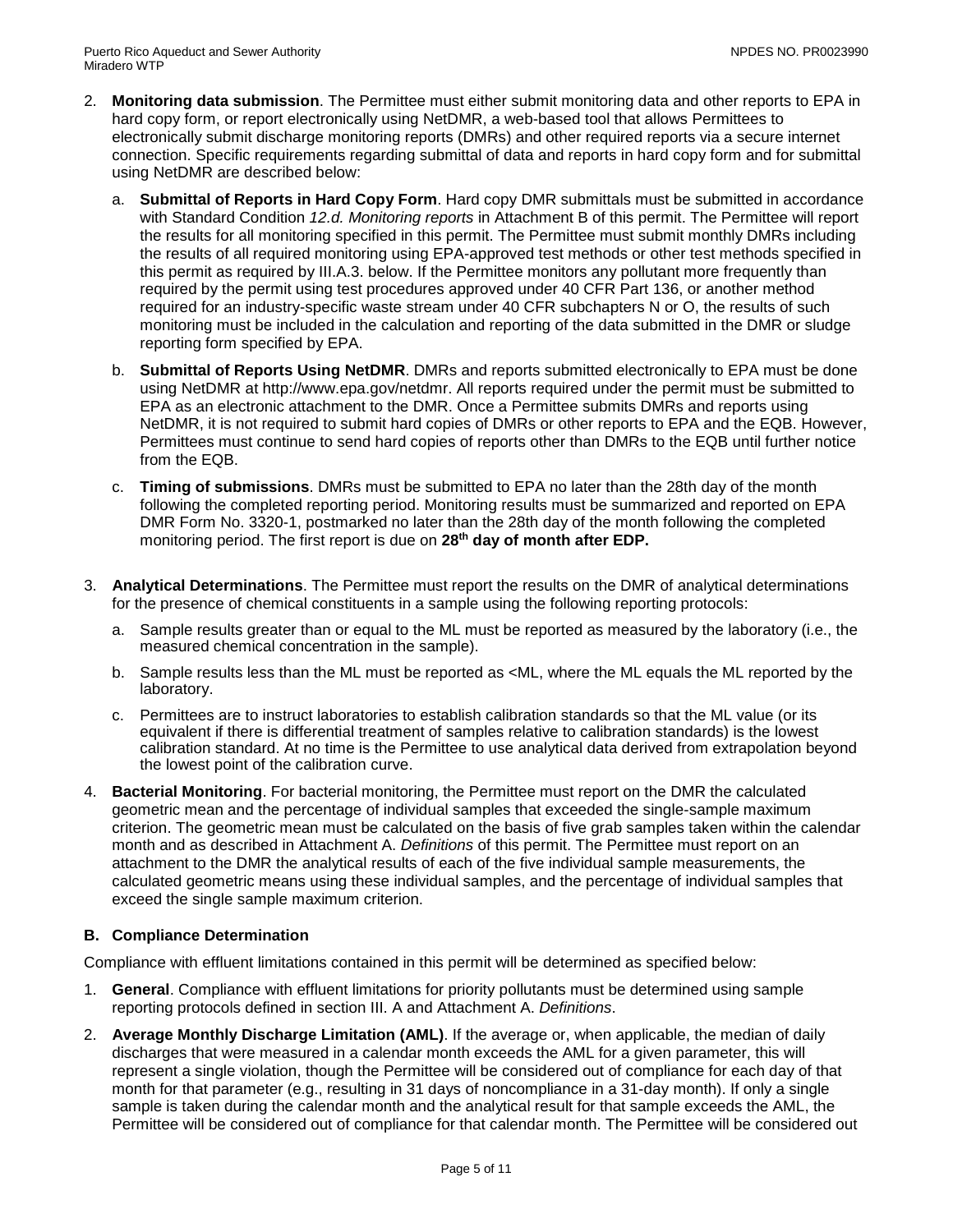of compliance for only the days when the discharge occurs. For any one calendar month during which no sample (daily discharge) is taken yet sampling is required, the Permittee will be considered out of compliance for that calendar month.

- 3. **Average Weekly Discharge Limitation (AWL)**. If the average or, when applicable, the median of daily discharges over a calendar week exceeds the AWL for a given parameter, this will represent a single violation, though the Permittee will be considered out of compliance for each day of that week for that parameter, resulting in 7 days of noncompliance. If only a single sample is taken during the calendar week and the analytical result for that sample exceeds the AWL, the Permittee will be considered out of compliance for that calendar week. The Permittee will be considered out of compliance for only the days when the discharge occurs. For any one calendar week during which no sample (daily discharge) is taken yet sampling is required, the Permittee will be considered out of compliance for that calendar week.
- 4. **Maximum Daily Discharge Limitation (MDL)**. If a daily discharge exceeds the MDL for a given parameter, the Permittee will be considered out of compliance for that parameter for that 1 day only in the reporting period. For any one day during which no sample is taken yet a sampling is required, the Permittee will be considered out of compliance for that day.

# <span id="page-7-0"></span>**PART IV. STANDARD AND SPECIAL CONDITIONS**

## **A. Standard Conditions**

## 1. **Standard Conditions Applicable to All Facilities**

- a. The Permittee must comply with all Standard Conditions that apply to all NPDES permits in accordance with 40 CFR 122.41 (Attachment B of this permit), and additional conditions applicable to specific categories of facilities in accordance with 40 CFR 122.42.
- b. The Permittee must comply with the Reopener Clause in Standard Condition *17. Reopener clause for toxic effluent limitations*, in Attachment B of this permit, which applies to all NPDES permits in accordance with 40 CFR 122.44(b). EPA reserves the right to revoke and reissue or modify this permit to establish effluent limitations, additional monitoring, schedules of compliance or other permit conditions based on new information, including any changes to the final Water Quality Certificate from EQB.

## 2. **Standard Conditions Applicable to Specific Facilities—Notification Levels**

Existing manufacturing, commercial, mining, and silvicultural dischargers must notify EPA as soon as they know or have reason to believe [40 CFR 122.42(a)]:

- a. That any activity has occurred or will occur that would result in the discharge, on a routine or frequent basis, of any toxic pollutant that is not limited in this permit, if that discharge will exceed the highest of any one of the following *notification levels* [40 CFR 122.42(a)(1)]:
	- 1) 100 micrograms per liter (μg/L) [40 CFR 122.42(a)(1)(i)].
	- 2) 200 μg/L for acrolein and acrylonitrile; 500 μg/L for 2,4 dinitrophenol and 2 methyl 4,6 dinitrophenol; and 1 milligrams per liter (mg/L) for antimony [40 CFR 122.42(a)(1)(ii)].
	- 3) Five times the maximum concentration value reported for that pollutant in the DMR [40 CFR 122.42(a)(1)(iii)].
	- 4) The level established by EPA in accordance with 40 CFR 122.44(f) [40 CFR 122.42(a)(1)(iv)].
- b. That any activity has occurred or will occur that would result in the discharge, on a non-routine or infrequent basis, of any toxic pollutant that is not limited in this permit, if that discharge will exceed the highest of any one of the following *notification levels* [40 CFR 122.42(a)(2)]:
	- 1) 500 μg/L [40 CFR 122.42(a)(2)(i)].
	- 2) 1 mg/L for antimony [40 CFR 122.42(a)(2)(ii)].
	- 3) Ten times the maximum concentration value reported for that pollutant in the DMR [40 CFR 122.42(a)(2)(iii)].
	- 4) The level established by EPA in accordance with 40 CFR 122.44(f) [40 CFR 122.42(a)(2)(iv)].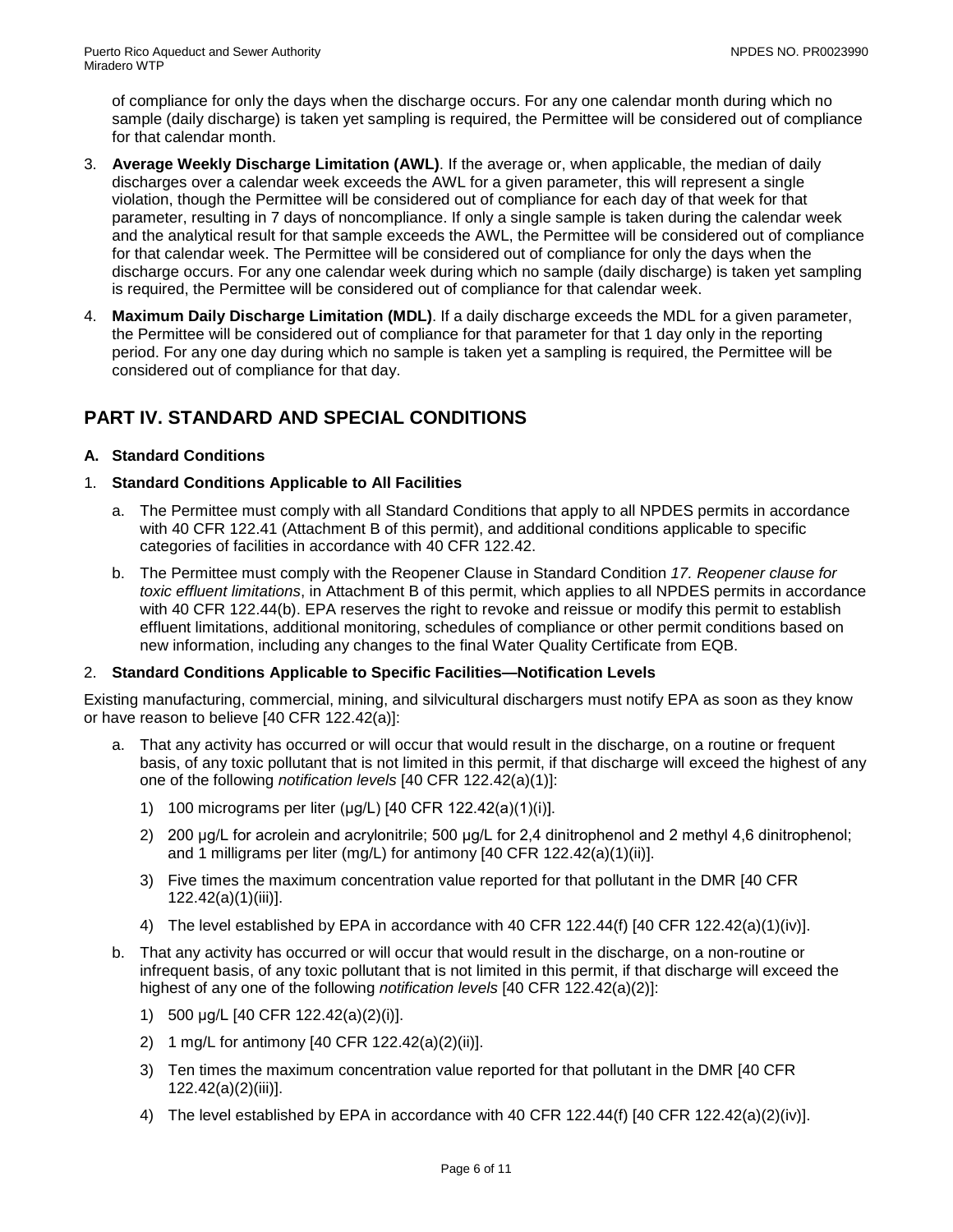### **B. Special Conditions**

- 1. **Special Conditions from the Water Quality Certificate**
	- 1. The flow of discharge 001 shall not exceed the limitation of 5,458.58 m<sup>3</sup>/day (1.442 MGD) as daily maximum. No increase in flow of discharge 001 shall be authorized without a recertification from the Environmental Quality Board (EQB).
	- 2. The discharge 001 will consist of filters backwash and sedimentation tanks drain.
	- 3. Prior to the construction of any sludge treatment system (STS), the permittee shall obtain the approval from EQB of the engineering report, plans and specifications.
	- 4. The permittee shall install, maintain and operate all water pollution control equipment in such manner as to be in compliance with the applicable Rules and Regulations.
	- 5. No toxic substances shall be discharged, in toxic concentrations, other than those allowed as specified in the NPDES permit. Those toxic substances included in the permit renewal application, but not regulated by the NPDES permit, shall not exceed the concentrations specified in the applicable regulatory limitations.
	- 6. The waters of Puerto Rico shall not contain any substance attributable to discharge 001, at such concentration which, either alone or as result of synergistic effects with other substances, is toxic or produces undesirable physiological responses in human, fish or other fauna or flora.
	- 7. The discharge 001 shall not cause the presence of oil sheen in the receiving water body.
	- 8. All sample collection, preservation, and analysis shall be carried out in accordance with the Title 40 of the Code of Federal Regulations (40 CFR), Part 136. A licensed chemist authorized to practice the profession in Puerto Rico shall certify all chemical analyses. All bacteriological tests shall be certified by a microbiologist or licensed medical technologist authorized to practice the profession in Puerto Rico.
	- 9. The samples taken for the analysis of mercury shall be analyzed using the analytical method approved by the Environmental Protection Agency (EPA) with the lowest possible detection level, in accordance with Rule 1306.8 of the Puerto Rico Water Quality Standards Regulation (PRWQSR) as amended.
	- 10. Within thirty (30) days after the Effective Date of the NPDES Permit (EDP), the permittee shall submit for EQB evaluation and approval, the technical specifications of the existing flow-measuring device of the effluent of the facility.
	- 11. The flow-measuring device for the discharge 001, shall be periodically calibrated and properly maintained. Calibration and maintenance records must be kept in compliance with the applicable Rules and Regulations.
	- 12. The sampling point for discharge 001 shall be located immediately after the flow-measuring device of the effluent.
	- 13. The sampling point for discharge 001 shall be labeled with an 18 inches per 12 inches (minimum dimensions) sign that reads as follows:

#### "Punto de Muestreo para la Descarga 001"

14. All water or wastewaters treatment facilities, whether publicly or privately owned, must be operated by a person licensed by the Potable Water and Wastewaters Treatment Plants Operators Examining Board of the Commonwealth of Puerto Rico.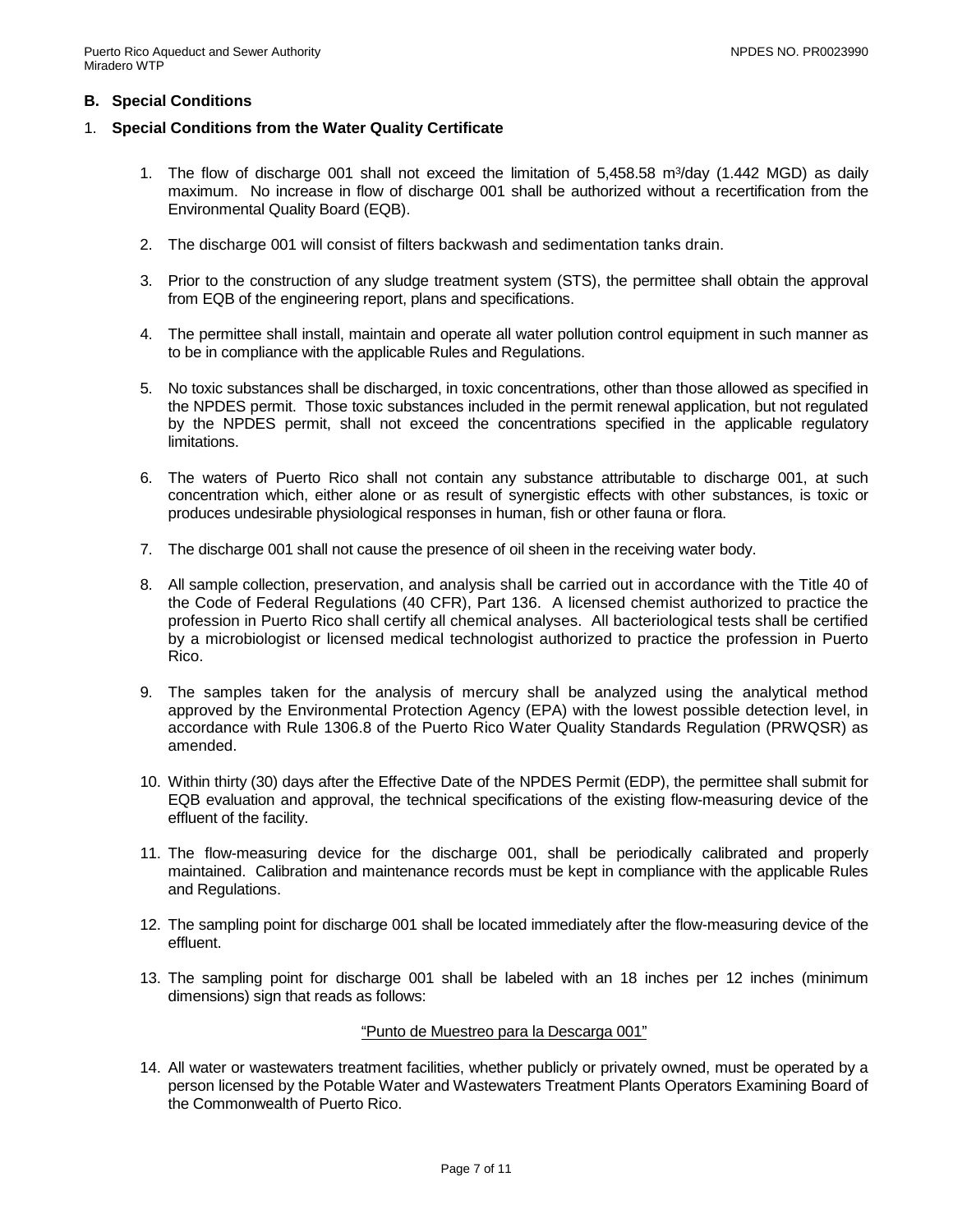- 15. Once the STS be constructed and operational, the solid waste (sludge, screenings and grit) generated due to the operation of the STS shall be:
	- a. Disposed in compliance with the applicable requirements established in the 40 CFR, Part 257. A semiannual report shall be submitted to the Water Quality Area and the Land Pollution Control Area of EQB and EPA Region 2 Clean Water Division, notifying the method or methods used to dispose the solid waste generated in the facility. Also, copy of the approval or permit applicable to the disposal method used shall be submitted, if any.
	- b. Transported adequately in such way that access is not gained to any water body or soil. In the event of a spill of solid waste on land or into a water body, the permittee shall notify the Point Sources Permits Division of EQB's Water Quality Area in the following manners:
		- 1) By telephone communication within a term no longer than twenty-four (24) hours after the spill (787-767-8073).
		- 2) By letter, within a term no longer than five (5) days after the spill.

These notifications shall include the following information:

- a) spill material,
- b) spill volume,
- c) measures taken to prevent the spill material to gain access to any water body.

This special condition does not relieve the permittee from its responsibility to obtain the corresponding permits from the EQB's Land Pollution Control Area and other state and federal agencies, if any.

- 16. Once the STS be constructed and operational, a log book must be kept for the material removed from the STS detailing the following items:
	- a. removed material, date and source of it;<br>b approximate volume and weight:
	- approximate volume and weight;
	- c. method by which it is removed and transported;
	- d. final disposal and location;
	- e. person that performs the service.

A copy of the Non-Hazardous Solid Waste Collection or Transportation Services Permit issued by the authorized official from EQB must be attached to the log book.

17. The permittee must request and obtain from the EQB the corresponding permit for the operation of the septic tanks used to dispose the sanitary wastewater coming from the facility, according to the Underground Injection Control Regulation and the Regulation for the Certification of Plans and Documents under Consideration of the Environmental Quality Board.

#### 2. **Whole Effluent Toxicity Testing**

#### a. **Acute Whole Effluent Toxicity Testing**

1) **Monitoring Frequency and Sample Type**. Not later than **180 days after the EDP**, the Permittee must conduct semiannual acute toxicity tests for a period of one (1) year, after which the tests shall be performed annually, of its wastewaters discharge through Outfall Serial Number 001. Acute toxicity test samples must be collected for each point of discharge at the designated monitoring location for the effluent (i.e., downstream from the last treatment process and any in-plant flow return flows where a representative effluent sample can be obtained).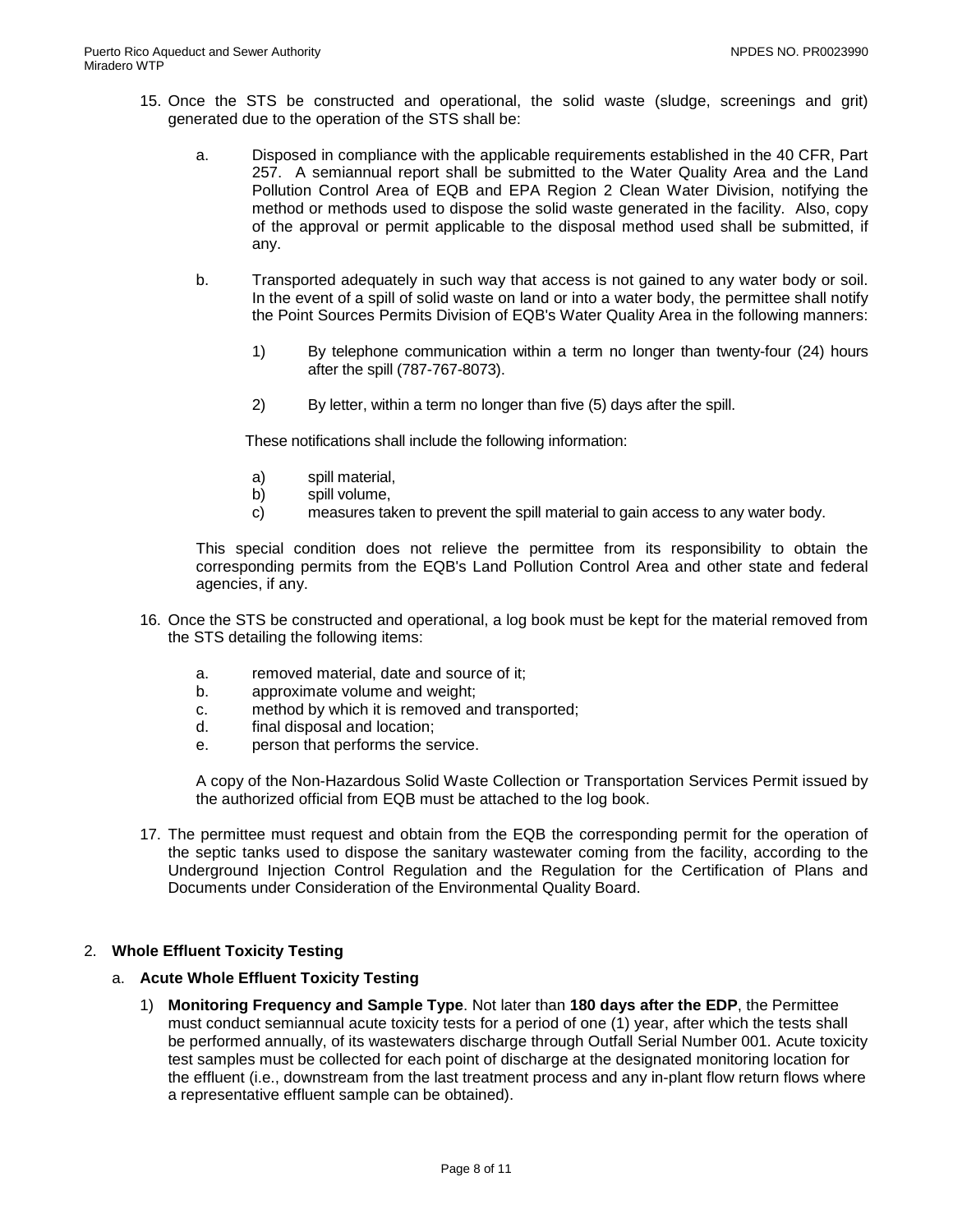2) **Methods**. The acute toxicity tests must be conducted in accordance with the EPA document, *Methods for Measuring the Acute Toxicity of Effluents and Receiving Waters to Freshwater and Marine Organisms* (EPA-821-R-02-012, Fifth Edition, 2002) and Table IA of 40 CFR Part 136. Tests must provide a measure of the acute toxicity as determined by the effluent concentration that causes 50 percent mortality of the test organisms over a 48-hour period.

The tests must be static renewal tests. The acute toxicity tests must provide a measure of the acute toxicity as determined by the effluent concentration that represents the  $LC_{50}$ . Test results must be expressed in terms of the LC<sub>50</sub> and reported in TU<sub>a</sub> on the monthly DMR, where TU<sub>a</sub> = 100 / LC<sub>50</sub>.

If the acute WET test does not meet all test acceptability criteria as specified in the test method, the Permittee must re-sample and re-test as soon possible, not to exceed 14 days following notification of invalid test results. Data from invalid and valid tests must be submitted in the Permittee's DMR.

- 3) **Test Species**. The test species should be Fathead Minnow (Pimephales promelas) and Cladocera (Daphnia magna). The tests should be static renewal type.
- 4) **Dilution Allowance**. For this discharge, EQB has **not** authorized a mixing zone or dilution allowance for acute toxicity.
- b. **Toxicity Reduction Evaluation (TRE) Workplan**. Within 90 days after the effective date of this permit, the Permittee must prepare and submit a TRE Workplan to EPA, which must include steps the Permittee intends to follow if toxicity is measured in the effluent. The workplan must include, at a minimum:
	- 1) A description of the investigation and evaluation techniques that would be used to identify potential causes and sources of toxicity, effluent variability, and treatment system efficiency.
	- 2) A description of methods for maximizing in-house treatment system efficiency, good housekeeping practices, and a list of all chemicals used in operations at the facility.
	- 3) Potential actions to be undertaken by the Permittee to investigate, identify, and correct the causes, and prevent the recurrence of toxicity.
	- 4) Identification of responsible persons/parties for conducting the TRE.
	- 5) Possible source reduction measures and pollution prevention measures opportunities to reduce toxicity.
- c. **Accelerated Toxicity Testing and TRE Initiation**. If the discharge displays an acute or chronic toxicity result that exceeds the effluent limitation or trigger, the Permittee must conduct six additional toxicity tests of the discharge using the same species and test method as that of the observed toxicity, every two weeks, over a 12 week period.
	- 1) Accelerated testing must begin within 14 days of the Permittee's receipt of the test result exceeding the effluent limit or trigger. If none of the six additional toxicity tests exceeds the effluent limit or trigger, then the Permittee may return to its regular testing frequency. All accelerated laboratory test results must be submitted to EPA and EQB within 30 days of receipt by the Permittee, as required in the Reporting of Toxicity Monitoring Results section below.
	- 2) If the result of any accelerated toxicity test for the discharge exceeds the effluent limit or trigger, the Permittee is in violation of this permit and must cease accelerated monitoring and initiate a TRE within 14 days of receipt of this test result to investigate the cause(s) of, and identify corrective actions to reduce or eliminate effluent toxicity. The TRE must use the same species and test method as that of the observed toxicity. The Permittee must use the following EPA guidance manual to conduct the TRE: *Generalized Methodology for Conducting Industrial Toxicity Reduction Evaluations* (EPA-600-2-88-070, 1989).
	- 3) The Permittee may also use the following manuals for Toxicity Identification Evaluation (TIE) to identify and abate the causes of toxicity:
		- a) *Toxicity Identification Evaluation: Characterization of Chronically Toxic Effluents, Phase I*  (EPA-600-6-91-005F, 1992).
		- b) *Methods for Aquatic Toxicity Identification Evaluations, Phase II Toxicity Identification Procedures for Samples Exhibiting Acute and Chronic Toxicity* (EPA-600-R-92-080, 1993).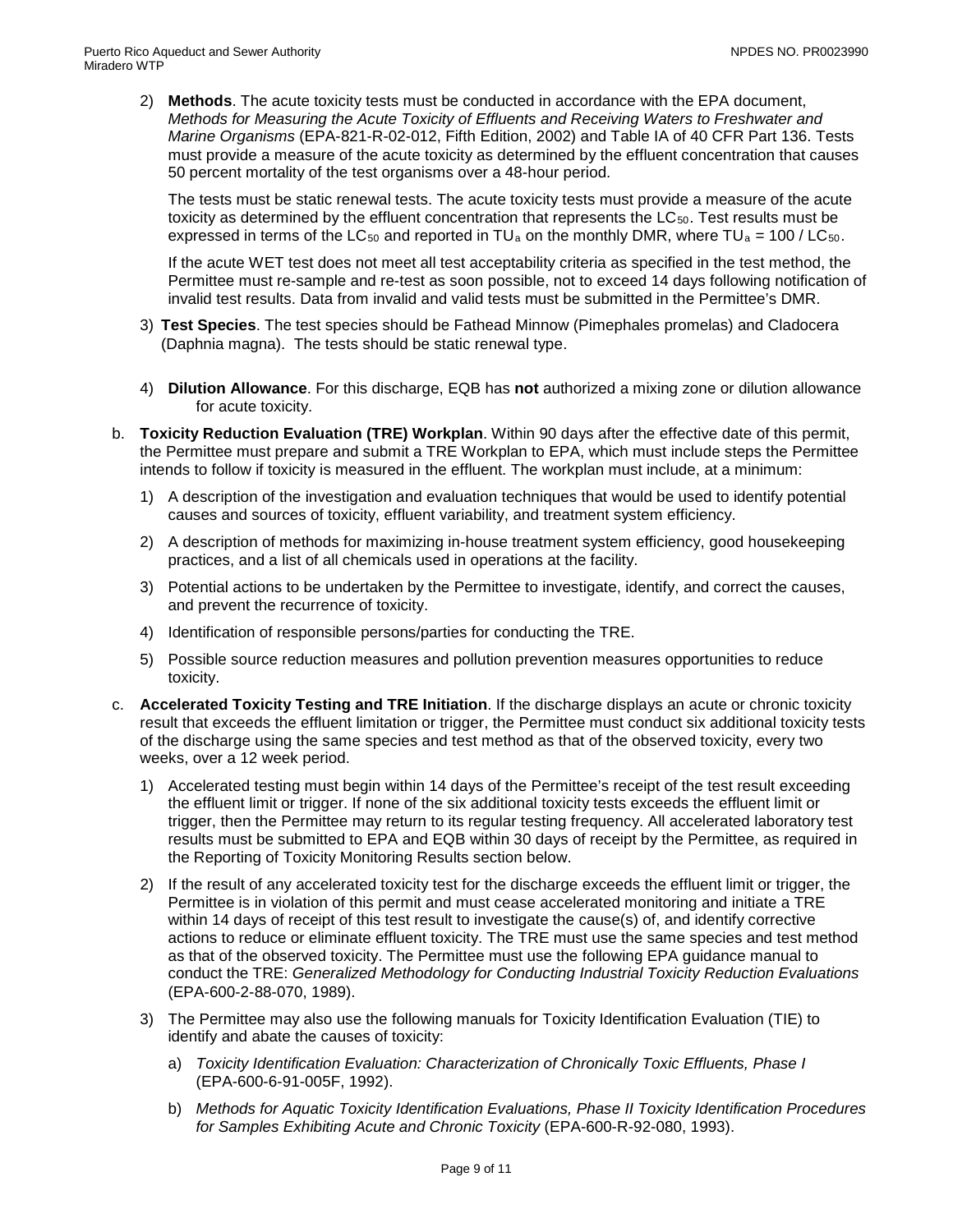- c) *Methods for Aquatic Toxicity Identification Evaluations, Phase III Toxicity Confirmation Procedures for Samples Exhibiting Acute and Chronic Toxicity* (EPA-600-R-92-081, 1993).
- d) *Marine Toxicity Identification Evaluation (TIE): Phase I Guidance Document* (EPA-600-R-96-054, 1996).
- 4) The Permittee must submit accelerated test results within 30 days after the Permittee's receipt of the laboratory reports for accelerated monitoring. Test results that were conducted because of accelerated monitoring may be used to satisfy the normal **Acute** Toxicity Testing requirements above, provided that all requirements (including species, test type, frequency, timing, and sample requirements) are met.
- d. **Reporting of Toxicity Monitoring Results**. For any WET testing event, the Permittee must report the WET results in TU<sub>a</sub> or TU<sub>c</sub> on the DMR for the month in which the toxicity test was conducted. In addition, a full laboratory report must be submitted to the addresses in Part III.A.3 of this permit as an attachment to the DMR, reported according to the test methods manual chapter on report preparation and test review, and must include, at a minimum, the following:
	- 1) The acute WET toxicity results expressed in  $LC_{50}$  and  $TU_a$ . For tests where the IWC is 100 percent effluent that does not result in a toxic response, the result must be reported at  $< 0.3$  TU<sub>a</sub>.
	- 2) The dates of sample collection and initiation of each toxicity test.
	- 3) The statistical methods used to calculate endpoints.
	- 4) The statistical output page, which includes the calculation of the percent minimum significant difference (PMSD).
	- 5) All results for effluent parameters monitored concurrently with the toxicity test(s).
	- 6) The results compared to the numeric toxicity effluent limitation or trigger.
	- 7) Progress reports on any TRE/TIE investigations.

#### **Toxicity Reporting Table**

| Task                                        | Due Date                                                                |
|---------------------------------------------|-------------------------------------------------------------------------|
| Submit a TRE Workplan                       | <enter days="" edp+90=""></enter>                                       |
| Submit WET Report for semiannual monitoring | 28 <sup>th</sup> of every month of the analysis                         |
| Submit WET Report for annual monitoring     | 28 <sup>th</sup> of every month of the analysis                         |
| Notify Toxicity in Effluent                 | <48 hours of receipt of test results that exceed limit or trigger       |
| <b>Conduct Accelerated Monitoring</b>       | $\leq$ 14 days of exceedance of limit or trigger                        |
| Submit Accelerated Monitoring Report        | $\leq$ 30 days of receipt of test results                               |
| Initiate a TRE                              | $\leq$ 14 days of accelerated test results that exceed limit or trigger |

d. **Reopener Clause for Toxicity**. In accordance with 40 CFR Parts 122 and 124, this permit may be reopened to establish additional toxicity requirements to address toxicity in the effluent or receiving water, including other toxicity/treatability studies, effluent limitations or monitoring requirements.

#### 3. **Best Management Practices and Pollution Prevention**

- a. **Preventive Maintenance Plan (PMP) and Pollution Prevention**
	- 1) **The Permittee must during the term of this permit operate the facility in accordance with the PMP approved by Federal Consent Decree Civil Action No 3:15-CV-02283(JAG) and in accordance with subsequent amendments to the plan.**
	- 2) **Purpose**. Through implementation of the PMP, the Permittee must prevent or minimize the generation and the potential for the release of pollutants from the facility to the waters of the United States through normal operations and ancillary activities.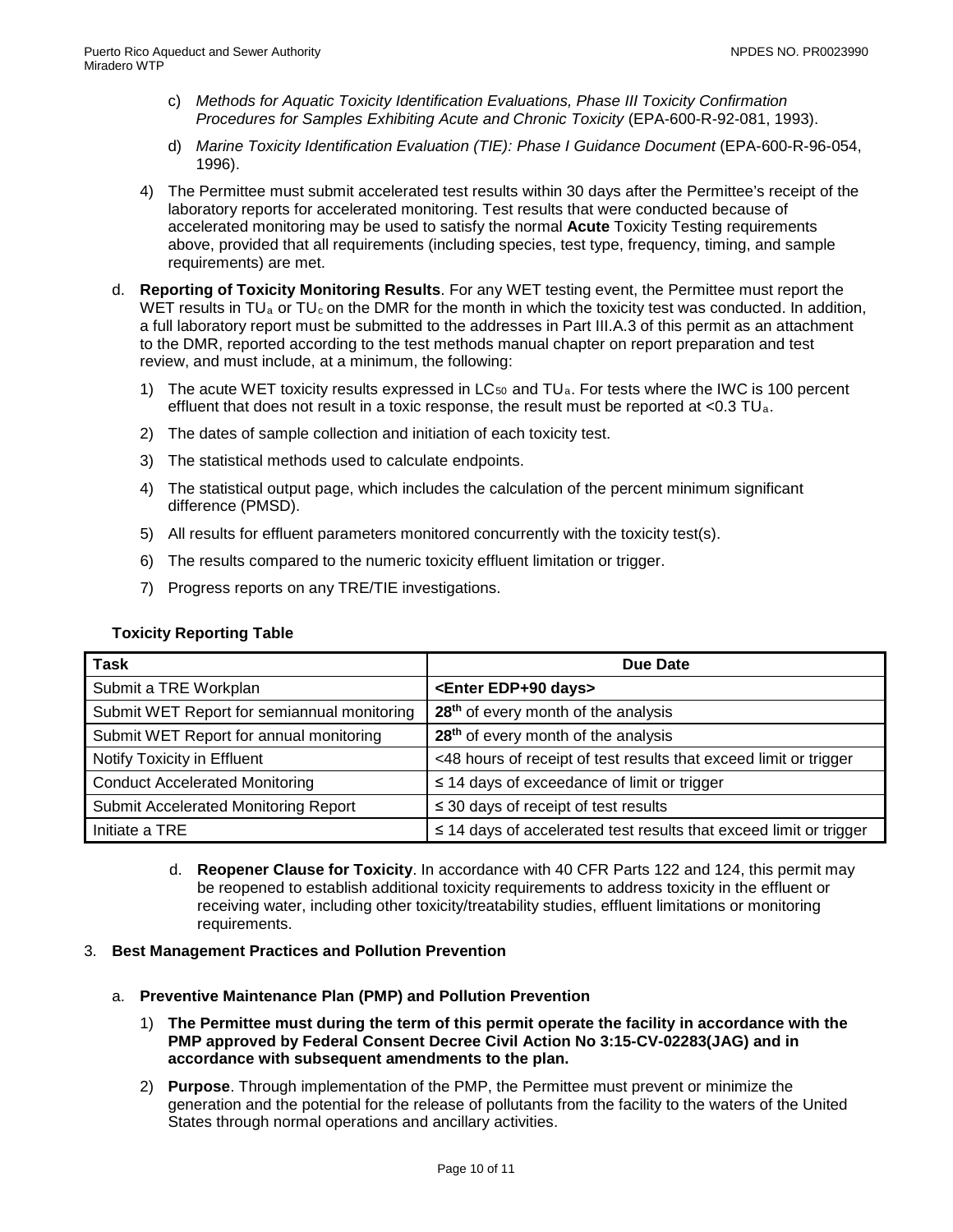- 3) **Requirements**. The PMP must be consistent with the general guidance contained in the publication titled *Guidance Manual for Developing Best Management Practices (BMPs)* (EPA 833-B-93-004, 1993) or any subsequent revisions to the guidance document, and the approved Preventive Maintenance Program on Civil Action No **3:15-CV-02283(JAG).**
	- a) The PMP must establish specific BMPs to meet the objectives identified in the Objectives section above, addressing each component or system capable of generating or causing a release of significant amounts of pollutants, and identifying specific preventive or remedial measures to be implemented.
	- b) The PMP must establish specific BMPs or other measures that ensure that the following specific requirements are met:
		- i. Ensure proper management of solid and hazardous waste in accordance with regulations promulgated under the Resource Conservation and Recovery Act (RCRA). Management practices required under RCRA regulations must be referenced in the BMP plan.
		- ii. Reflect requirements for Spill Prevention, Control, and Countermeasure (SPCC) plans under CWA section 311 and 40 CFR Part 112 and may incorporate any part of such plans into the PMP by reference.
		- iii. Reflect requirements for stormwater control under CWA section 402(p) and the regulations at 40 CFR 122.26 and 122.44, and otherwise eliminate to the extent practicable, contamination of stormwater runoff.
- 4) **Documentation**. The Permittee must maintain a copy of the PMP at the facility and must make the plan available to EPA upon request. The copy of the PMP could be electronic.
- 5) **PMP Modification**. The Permittee must amend the PMP whenever there is a change in the facility or in the operation of the facility that materially increases the generation of pollutants or their release or potential release to the receiving waters. The Permittee must also amend the plan, as appropriate, when plant operations covered by the PMP change. Any such changes to the PMP must be consistent with the objectives and specific requirements listed above. All changes in the PMP must be reported to EPA in writing.
- <span id="page-12-0"></span>6) **Modification for Ineffectiveness**. If at any time the PMP proves to be ineffective in achieving the general objective of preventing and minimizing the generation of pollutants and their release and potential release to the receiving waters and/or the specific requirements above, the permit and/or the PMP must be subject to modification to incorporate revised BMP requirements.

## 4. **Compliance Schedules**

This permit does not authorize any compliance schedules.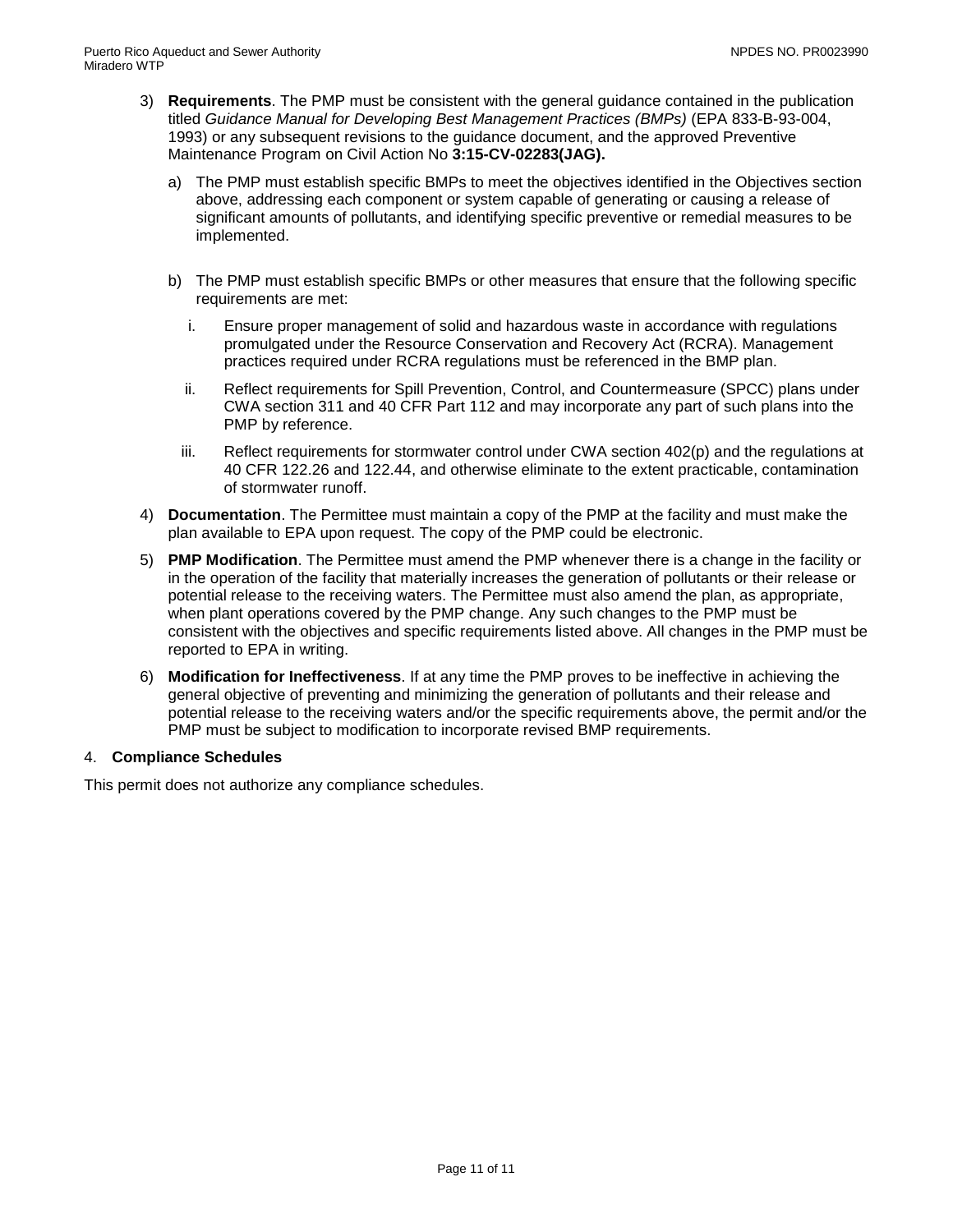# **ATTACHMENT A: DEFINITIONS**

*Acute Toxicity Test* means any toxicity test designed to determine the concentration in which a response to a stimulus, such as a total effluent, specific substance or combinations of these, has sufficient severity to induce an adverse effect on a group of test organisms during a period of 96 hours or less; even if said effect is not necessarily the death of the organisms.

*Acute Toxicity Unit (TUa)* means the reciprocal of the effluent concentration that causes 50 percent of the organisms to die in an acute toxicity test or induce a response halfway between the base line and maximum as defined by the following equation:

 $TU_a = 100 / (LC_{50})$ 

(The  $LC_{50}$  should be expressed in terms of the percent of effluent in the dilution water.)

*Average Monthly Discharge Limitation (AML)* means the highest allowable average of daily discharges over a calendar month, calculated as the sum of all daily discharges measured during a calendar month divided by the number of daily discharges measured during that month. [40 CFR 122.2]

*Average Weekly Discharge Limitation (AWL)* means the highest allowable average of daily discharges over a calendar week (Sunday through Saturday), calculated as the sum of all daily discharges measured during a calendar week divided by the number of daily discharges measured during that week. [40 CFR 122.2]

*Best Management Practices (BMP)* means the most effective practicable means of preventing or reducing the amount of pollution generated by nonpoint and point sources to a level more compatible to the water quality goals, including, but not limited to, structural and non-structural controls and operating and maintenance procedures. [40 CFR 122.2]

*Biosolids* means non-hazardous sewage sludge, as defined in 40 CFR Part 503.9. Sewage sludge that is hazardous, as defined in 40 CFR Part 261, must be disposed of in accordance with Resource Conservation and Recovery Act.

*Bypass* means the intentional diversion of waste streams from any portion of a treatment facility as discussed in 13. Bypass of Attachment B of this permit. [40 CFR 122.41(m)]

*Composite* means a combination of individual (or continuously taken) samples of at least 100 milliliters, collected at periodic intervals over the entire discharge day. The composite must be flow proportional; either the time interval between each sample must be proportional to the discharge flow (i.e. samples of equal volume taken every "X" gallons of flow) or the volume of each sample must be proportional to the discharge flow (i.e. a proportional volume sample taken at constant time intervals). Samples may be collected manually or automatically. For a continuous discharge, a minimum of 24 individual samples shall be collected and combined to constitute a 24-hour composite sample. For intermittent discharges of less than four (4) hours duration, samples shall be taken at a minimum of 15 minute intervals. For intermittent discharges of more than four (4) hours duration, samples shall be taken at a minimum of 30 minute intervals.

*Chronic Toxicity Test* means any toxicity test designed to determine the concentration in which a response to a stimulus, such as a total effluent, a specific substance, or combination of these, has sufficient severity to induce a long-term adverse effect on a group of test organisms. A chronic effect could be lethality, reduction of growth rate, reduction of reproduction rate, etc.

*Chronic Toxicity Unit (TUc)* means the reciprocal of the effluent concentration that causes no observable effect on the test organisms by the end of the chronic exposure period obtained during a chronic toxicity test as defined by the following equation:

## $TU_c = 100 / NOEC$

(The NOEC value should be expressed in terms of the percent of effluent in the dilution water.)

Attachment A: Definitions A-1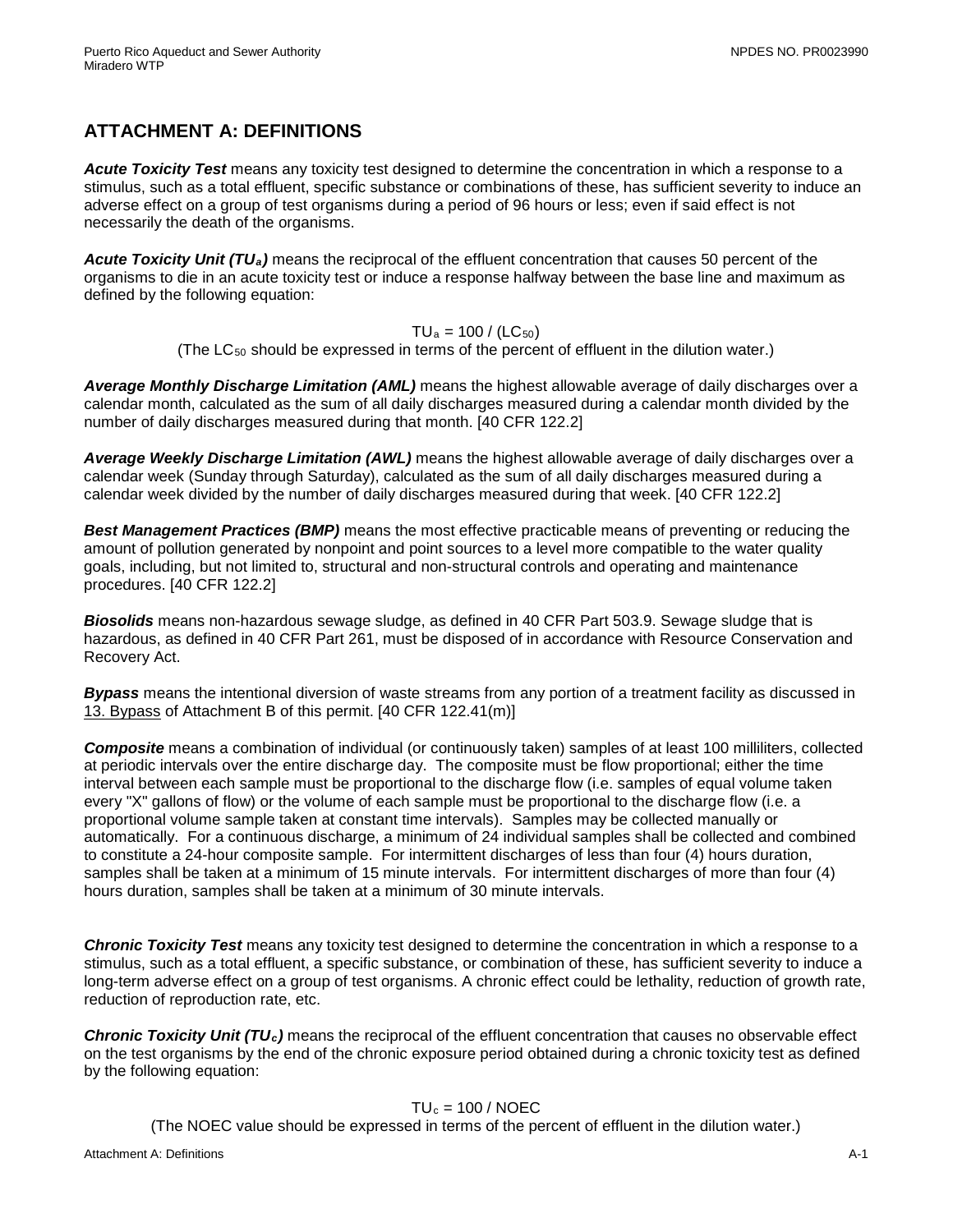*Critical Initial Dilution* means the minimum dilution to be determined by means of the sue of a mathematical model to be approved by EQB, and according to the procedures described in the *Mixing Zone and Bioassay Guidelines*, approved by EQB.

**Daily Discharge** is defined as either (1) the total mass of the constituent discharged over the calendar day (12:00 a.m. through 11:59 p.m.) or any 24-hour period that reasonably represents a calendar day for purposes of sampling (as specified in the permit), for a constituent with limitations expressed in units of mass; or (2) the unweighted arithmetic mean measurement of the constituent over the day for a constituent with limitations expressed in other units of measurement (e.g., concentration).

The daily discharge may be determined by the analytical results of a composite sample taken over the course of one day (a calendar day or other 24-hour period defined as a day) or by the arithmetic mean of analytical results from one or more grab samples taken over the course of the day. For composite sampling, if 1 day is defined as a 24-hour period other than a calendar day, the analytical result for the 24-hour period will be considered as the result for the calendar day in which the 24-hour period ends. [40 CFR 122.2]

*Director* means the *Regional Administrator* or the *State Director*, as the context requires, or an authorized representative. Until Puerto Rico has an approved state program authorized by EPA under 40 CFR Part 123, *Director* means the Regional Administrator. Following authorization, *Director* means the State Director. Even in such circumstances, EPA may retain authority to take certain action (see, for example, 40 CFR 123.1(d), 45 *Federal Register* 14178, April 1, 1983, on the retention of jurisdiction over permits EPA issued before program approval). If any condition of this permit requires the reporting of information or other actions to both the Regional Administrator and the State Director, regardless of who has permit issuing authority, the terms *Regional Administrator* and *State Director* will be used in place of *Director*. [40 CFR 122.2]

*Discharge Monitoring Report (DMR)* means EPA uniform national form, including any subsequent additions, revisions, or modifications, for the reporting of self-monitoring results by the Permittee. [40 CFR 122.2]

*Geometric Mean* means the *n*th root of the product of *n* numbers.

*Grab* means an individual sample collected in less than 15 minutes.

*ICIS* means EPA's Integrated Compliance Information System that provides web access to enforcement and compliance assurance data to EPA and state agencies.

*Inhibition Concentration 25 (IC25)* means a point estimate of the effluent concentration that would cause a 25-percent reduction in a non-lethal (e.g., reproduction, growth) or lethal (mortality) biological measurement.

*Lethal Concentration (LC50)* means the concentration of effluent, specific substances or combination of these that is lethal to 50 percent of test organisms exposed during a specific period in a toxicity test.

*Lowest Observable Effects Concentration (LOEC)* means the lowest concentration of an effluent or toxicant that results in adverse effects on the test organisms. That is, where the values for the observed endpoints are statistically different from the control.

*Maximum Daily Discharge Limitation (MDL)* means the highest allowable daily discharge of a pollutant, over a calendar day (or 24-hour period). For pollutants with limitations expressed in units of mass, the daily discharge is calculated as the total mass of the pollutant discharged over the day. For pollutants with limitations expressed in other units of measurement, the daily discharge is calculated as the arithmetic mean measurement of the pollutant over the day.

*Median* is the middle measurement in a set of data. The median of a set of data is found by first arranging the measurements in order of magnitude (either increasing or decreasing order). If the number of measurements (*n*) is odd, the median =  $X_{(n+1)/2}$ . If *n* is even, the median =  $(X_{n/2} + X_{(n/2)+1})/2$  (i.e., the midpoint between the *n*/2 and *n*/2+1).

Attachment A: Definitions **A-2** *Minimum Level (ML)* is the concentration at which the entire analytical system must give a recognizable signal and acceptable calibration point. The ML is the concentration in a sample that is equivalent to the concentration of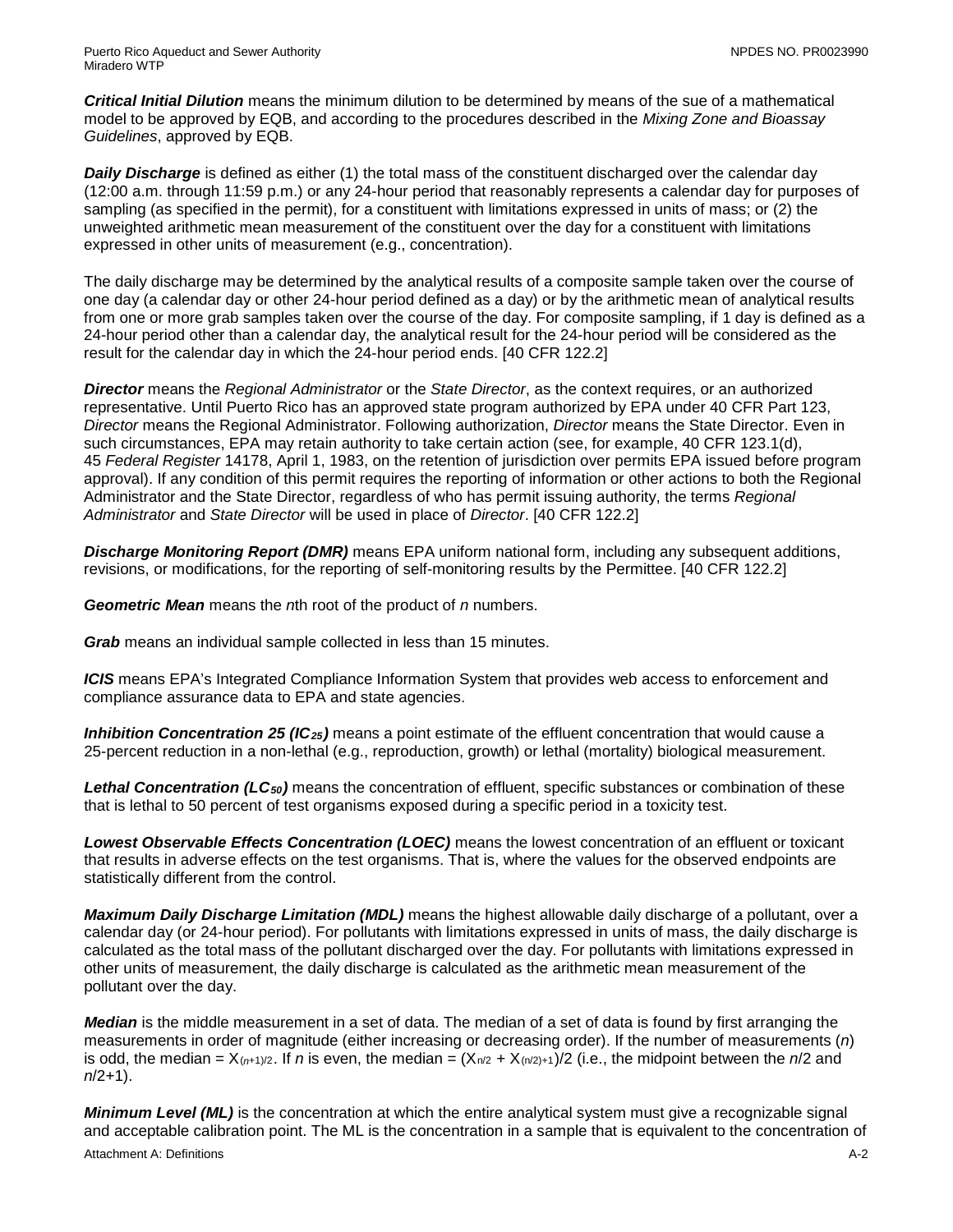the lowest calibration standard analyzed by a specific analytical procedure, assuming that all the methodspecified sample weights, volumes, and processing steps have been followed.

*Mixing Zone* is a limited volume of receiving water that is allocated for mixing with a wastewater discharge where water quality criteria can be exceeded without causing adverse effects on the overall water body.

*Monthly* means one day each month (the same day each month) and a normal operating day (e.g., the 2nd Tuesday of each month).

*No Observed Effect Concentration (NOEC)* means the highest tested concentration of an effluent or a toxicant at which no adverse effects are observed on the aquatic test organisms at a specific time of observation.

*Not Detected (ND)* are those sample results less than the ML.

*Regional Administrator* means the Regional Administrator of EPA Region 2 or the authorized representative of the Regional Administrator.

*Severe property damage* means substantial physical damage to property, damage to the treatment facilities which causes them to become inoperable, or substantial and permanent loss of natural resources which can reasonably be expected to occur in the absence of a bypass. Severe property damage does not mean economic loss caused by delays in production.

*Toxic pollutant* means any of the pollutants listed in 40 CFR 401.15 (45 *Federal Register* 44503, July 30, 1979) and any modification to that list in accordance with CWA section 307(a)(1). [40 CFR 122.2]

*Toxicity Reduction Evaluation (TRE)* is a study conducted in a step-wise process designed to identify the causative agents of effluent or ambient toxicity, isolate the sources of toxicity, evaluate the effectiveness of toxicity control options, and then confirm the reduction in toxicity. The first steps of the TRE consist of collecting data relevant to the toxicity, including additional toxicity testing, and evaluating facility operations and maintenance practices, and best management practices. A Toxicity Identification Evaluation (TIE) may be required as part of the TRE, if appropriate. (A TIE is a set of procedures to identify the specific chemical(s) responsible for toxicity. These procedures are performed in three phases (characterization, identification, and confirmation) using aquatic organism toxicity tests.)

*Total Maximum Daily Loads (TMDLs)* are calculations of the maximum amount of a pollutant that a water body can receive and still safely meet water quality standards. TMDLs are the sum of the individual wasteload allocations for point sources and load allocations for nonpoint sources and natural background. [40 CFR 130.2(i)]

*Upset* is an exceptional incident in which there is unintentional and temporary noncompliance with technologybased permit effluent limitations because of factors beyond the reasonable control of the Permittee. An upset does not include noncompliance to the extent caused by operational error, improperly designed treatment facilities, inadequate treatment facilities, lack of preventive maintenance, or careless or improper operation as discussed in 14. Upset of Attachment B of this permit. [40 CFR 122.41(n)]

*Waters of Puerto Rico* means all coastal waters, surface waters, estuarine waters, ground waters and wetland as defined in Puerto Rico Water Quality Standards Regulations, as amended.

*Weekly* means every seventh day (the same day of each week) and a normal operating day

.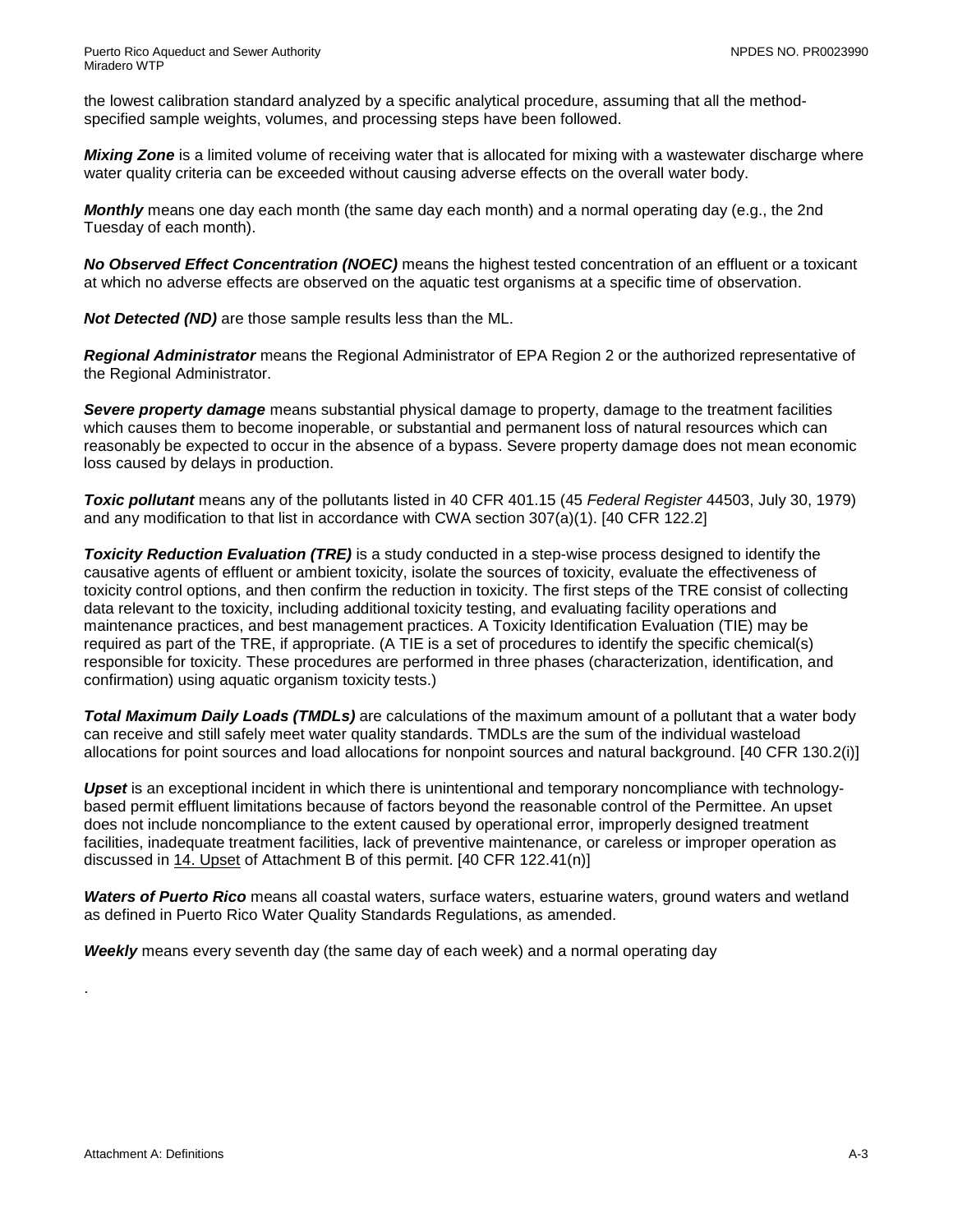## <span id="page-16-0"></span>**ATTACHMENT B: STANDARD CONDITIONS**

General Conditions language in this attachment for sections 1 through 14, and 17 is based on the *Code of Federal Regulations* (CFR) published on **July 1, 2016**. Reference to provisions in the *United States Code* (U.S.C.) is based on the date of permit issuance.

| <b>Section</b>  | <b>Section Title</b>                           | Reference           |
|-----------------|------------------------------------------------|---------------------|
| $\mathbf 1$ .   | Duty to comply                                 | 40 CFR 122.41(a)    |
| 2.              | Duty to reapply                                | 40 CFR 122.41(b)    |
| 3.              | Need to halt or reduce not a defense           | 40 CFR 122.41(c)    |
| 4.              | Duty to mitigate                               | 40 CFR 122.41(d)    |
| 5.              | Proper operation and maintenance               | 40 CFR 122.41(e)    |
| 6.              | Permit actions                                 | 40 CFR 122.41(f)    |
| 7.              | Property rights                                | 40 CFR 122.41(g)    |
| 8.              | Duty to provide information                    | 40 CFR 122.41(h)    |
| 9.              | Inspection and entry                           | 40 CFR 122.41(i)    |
| 10.             | Monitoring and records                         | 40 CFR 122.41(j)    |
| 11.             | Signatory requirements                         | 40 CFR 122.41(k)    |
| 12.             | Reporting requirements                         | 40 CFR 122.41(I)    |
| 13.             | <b>Bypass</b>                                  | 40 CFR 122.41(m)    |
| 14.             | Upset                                          | 40 CFR 122.41(n)    |
| 15.             | Removed substances                             | 33 U.S.C. 1311      |
| 16.             | Oil and hazardous substance liability          | 33 U.S.C. 1321      |
| 17 <sub>1</sub> | Reopener clause for toxic effluent limitations | 40 CFR 122.44(b)(1) |
| 18.             | State laws                                     | 33 U.S.C. 1370      |
| 19.             | Availability of information                    | 33 U.S.C. 1318      |
| 20.             | Severability                                   |                     |

#### **Table of Regulatory References for General Conditions**

- 1. Duty to Comply [40 CFR 122.41(a)].
	- a. The Permittee shall comply with all conditions of this permit. Any permit noncompliance constitutes a violation of the Clean Water Act and is grounds for enforcement action; for permit termination, revocation and reissuance, or modification; or for denial of a permit renewal application.
	- b. The Permittee shall comply with effluent standards or prohibitions established under section 307(a) of the Clean Water Act for toxic pollutants and with standards for sewage sludge use or disposal established under section 405(d) of the Clean Water Act within the time provided in the regulations that establish these standards or prohibitions or standards for sewage sludge use or disposal, even if the permit has not yet been modified to incorporate the requirement.
	- c. The Clean Water Act provides that any person who violates sections 301, 302, 306, 307, 308, 318 or 405 of the Clean Water Act, or any permit condition or limitation implementing any such sections in a permit issued under section 402, or any requirement imposed in a pretreatment program approved under sections 402(a)(3) or 402(b)(8) of the Clean Water Act, is subject to a civil penalty not to exceed \$25,000 per day for each violation (\$37,500 as adjusted by 40 CFR Part 19).
	- d. The Clean Water Act provides that any person who negligently violates sections 301, 302, 306, 307, 308, 318, or 405 of the Clean Water Act, or any permit condition or limitation implementing any such sections in a permit issued under section 402 of the Clean Water Act, or any requirement imposed in a pretreatment program approved under section 402(a)(3) or 402(b)(8) of the Clean Water Act, is subject to criminal penalties of not less than \$2,500 nor more than \$25,000 per day of violation, or imprisonment of not more than 1 year, or both. In the case of a second or subsequent conviction for a negligent violation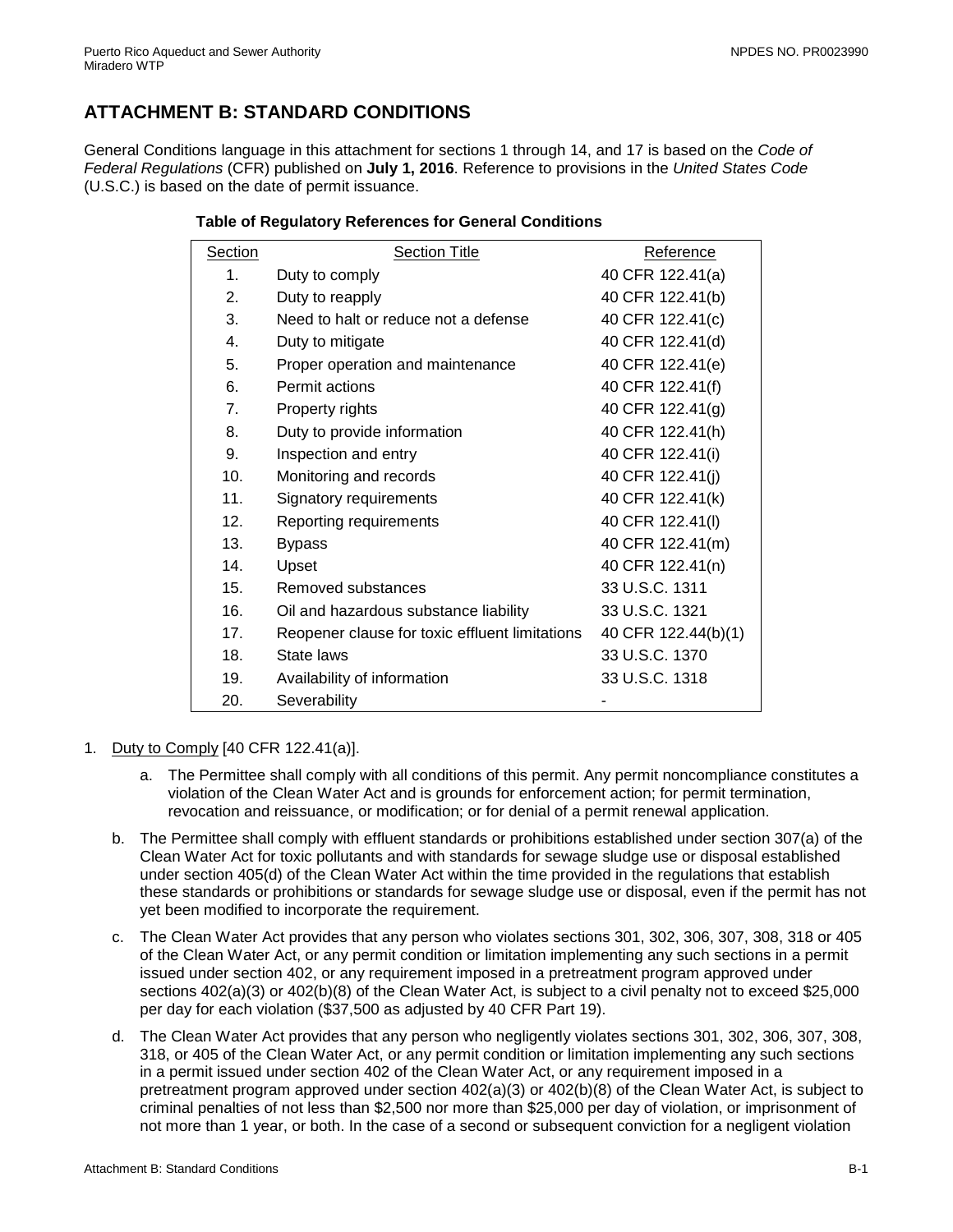of the Clean Water Act, a person shall be subject to criminal penalties of not more than \$50,000 per day of violation, or by imprisonment of not more than 2 years, or both.

- e. The Clean Water Act provides that any person who knowingly violates sections 301, 302, 306, 307, 308, 318, or 405 of the Clean Water Act, or any permit condition or limitation implementing any of such sections in a permit issued under section 402 of the Clean Water Act, or any requirement imposed in a pretreatment program approved under section 402(a)(3) or 402(b)(8) of the Clean Water Act, is subject to criminal penalties of not less than \$5,000 nor more than \$50,000 per day of violation, or imprisonment for not more than 3 years, or both. In the case of a second or subsequent conviction for a knowing violation of the Clean Water Act, a person shall be subject to criminal penalties of not more than \$100,000 per day of violation, or imprisonment of not more than 6 years, or both.
- f. Any person who knowingly violates sections 301, 302, 303, 306, 307, 308, 318 or 405 of the Clean Water Act, or any permit condition or limitation implementing any of such sections in a permit issued under section 402 of the Clean Water Act, and who knows at that time that he thereby places another person in imminent danger of death or serious bodily injury, shall, upon conviction, be subject to a fine of not more than \$250,000 or imprisonment of not more than 15 years, or both. A person which is an organization, as defined at 33 U.S.C. 309(c)(3)(B)(iii), shall, upon conviction be subject to a fine of not more than \$1,000,000. In the case of a second or subsequent conviction for a knowing endangerment violation of the Clean Water Act, the maximum punishment shall be doubled with respect to both fine and imprisonment.
- g. Any person who knowingly makes any false material statement, representation, or certification in any application, record, report, plan, or other document filed or required to be maintained under the Clean Water Act or who knowingly falsifies, tampers with, or renders inaccurate any monitoring device or method required to be maintained under this chapter, shall upon conviction, be punished by a fine of not more than \$10,000, or imprisonment for not more than 2 years, or both. In the case of a second or subsequent conviction, under this paragraph, punishment shall be by a fine of not more than \$20,000 per day of violation, or by imprisonment of not more than 4 years, or both.
- h. Any person may be assessed an administrative penalty by the Administrator for violating sections 301, 302, 306, 307, 308, 318 or 405 of this Act, or any permit condition or limitation implementing any of such sections in a permit issued under section 402 of this Act. Administrative penalties for Class I violations are not to exceed \$10,000 per violation (\$16,000 as adjusted by 40 CFR Part 19), with the maximum amount of any Class I penalty assessed not to exceed \$25,000 (\$37,500 as adjusted by 40 CFR Part 19). Penalties for Class II violations are not to exceed \$10,000 per day for each day during which the violation continues (\$16,000 as adjusted by 40 CFR Part 19), with the maximum amount of any Class II penalty not to exceed \$125,000 (\$177,500 as adjusted by 40 CFR Part 19).
- 2. Duty to Reapply [40 CFR 122.41(b)]. This permit and the authorization to discharge shall terminate on the expiration date indicated on the first page. In order to receive authorization to discharge after the expiration date of this permit, the Permittee shall apply for and obtain a new permit. If the permit issuing authority remains the EPA, the Permittee shall complete, sign, and submit an application to the Director no later than 180 days before the expiration date. All applications must be submitted to:

Javier Laureano, Director Clean Water Division U.S. Environmental Protection Agency, Region 2 290 Broadway, 24th Floor New York, NY 10007-1866 Attention: Clean Water Regulatory Branch

- 3. Need to Halt or Reduce not a Defense [40 CFR 122.41(c)]. It shall not be a defense for a Permittee in an enforcement action that it would have been necessary to halt or reduce the permitted activity in order to maintain compliance with the conditions of this permit.
- 4. Duty to Mitigate [40 CFR 122.41(d)]. The Permittee shall take all reasonable steps to minimize or prevent any discharge or sludge use or disposal in violation of this permit which has a reasonable likelihood of adversely affecting human health or the environment.
- 5. Proper operation and maintenance [40 CFR 122.41(e)]. The Permittee shall at all times properly operate and maintain all facilities and systems of treatment and control (and related appurtenances) which are installed or used by the Permittee to achieve compliance with the conditions of this permit. Proper operation and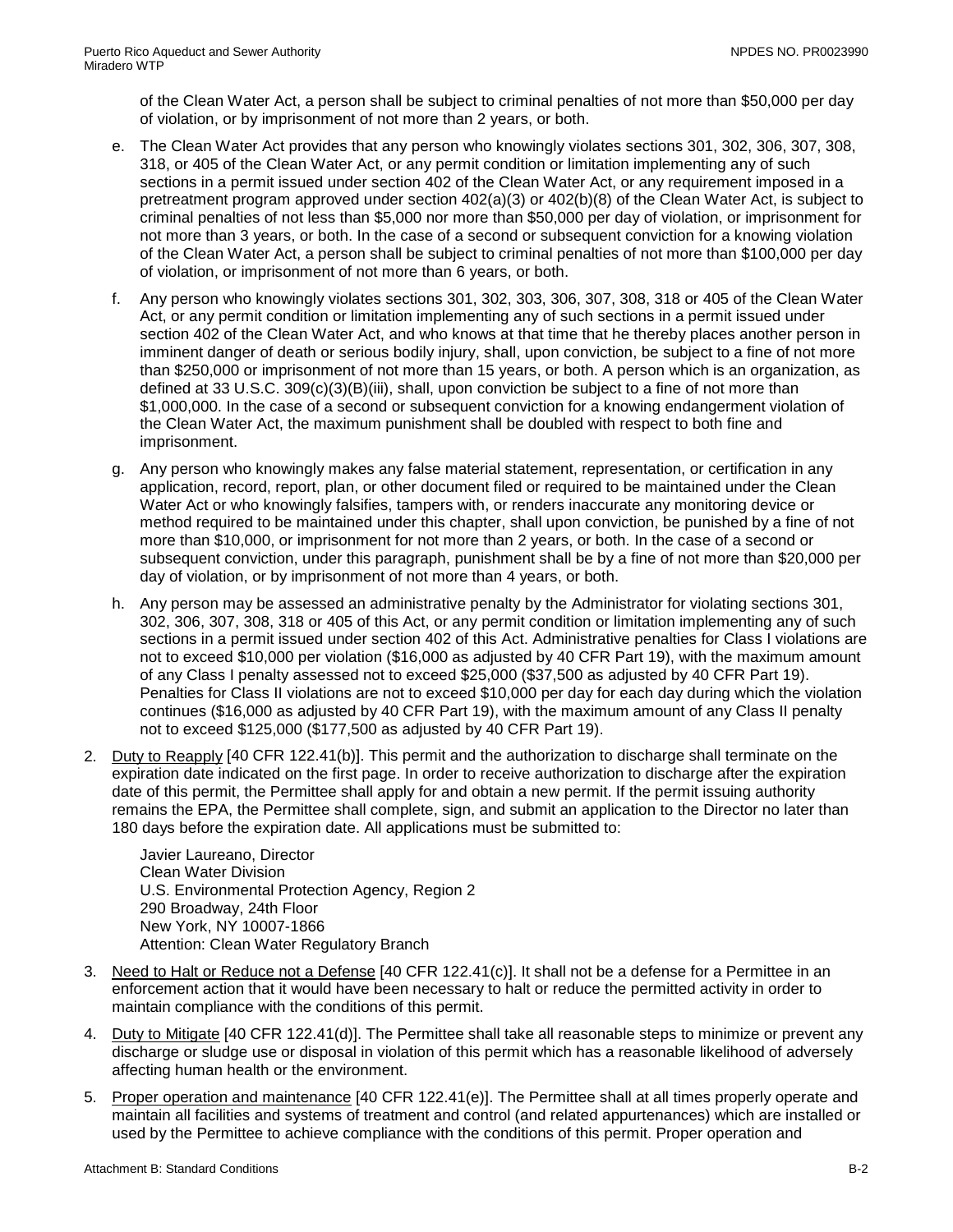maintenance also includes adequate laboratory controls and appropriate quality assurance procedures. This provision requires the operation of back up or auxiliary facilities or similar systems which are installed by a Permittee only when the operation is necessary to achieve compliance with the conditions of the permit.

- 6. Permit actions [40 CFR 122.41(f)]. This permit may be modified, revoked and reissued, or terminated during its term pursuant to 40 CFR Part 122, Subpart D. The filing of a request by the Permittee for a permit modification, revocation and reissuance, or termination, or a notification of planned changes or anticipated noncompliance does not stay any permit condition.
- 7. Property rights [40 CFR 122.41(g)]. This permit does not convey any property rights of any sort, or any exclusive privileges.
- 8. Duty to provide information [40 CFR 122.41(h)]. The Permittee shall furnish to the Director, within a reasonable time, any information which the Director may request to determine whether cause exists for modifying, revoking and reissuing, or terminating this permit, or to determine compliance with this permit. The Permittee shall also furnish to the Director, upon request, copies of records required to be kept by this permit.
- 9. Inspection and Entry [40 CFR 122.41(i)]. The Permittee shall allow the Director, or an authorized representative (including an authorized contractor acting as a representative of the Administrator), upon presentation of credentials and other documents as may be required by law, to:
	- a. Enter upon the Permittee's premises where a regulated facility or activity is located or conducted, or where records must be kept under the conditions of this permit;
	- b. Have access to and copy, at reasonable times, any records that must be kept under the conditions of this permit;
	- c. Inspect at reasonable times any facilities, equipment (including monitoring and control equipment), practices, or operations regulated or required under this permit; and
	- d. Sample or monitor at reasonable times, for the purposes of assuring permit compliance or as otherwise authorized by the Clean Water Act, any substances or parameters at any location.
- 10. Monitoring and records [40 CFR 122.41(j)].
	- a. Samples and measurements taken for the purpose of monitoring shall be representative of the monitored activity.
	- b. Except for records of monitoring information required by this permit related to the Permittee's sewage sludge use and disposal activities, which shall be retained for a period of at least five years (or longer as required by 40 CFR Part 503), the Permittee shall retain records of all monitoring information, including all calibration and maintenance records and all original strip chart recordings for continuous monitoring instrumentation, copies of all reports required by this permit, and records of all data used to complete the application for this permit, for a period of at least 3 years from the date of the sample, measurement report or application. This period may be extended by request of the Director at any time.
	- c. Records of monitoring information shall include:
		- 1) The date, exact place, and time of sampling or measurements;
		- 2) The individual(s) who performed the sampling or measurements;
		- 3) The date(s) analyses were performed;
		- 4) The individual(s) who performed the analyses;
		- 5) The analytical techniques or methods used; and
		- 6) The results of such analyses.
	- d. Monitoring must be conducted according to test procedures approved under 40 CFR Part 136 and any subsequent changes to the methods contained therein unless another method is required under 40 CFR subchapters N or O.
	- e. The Clean Water Act provides that any person who falsifies, tampers with, or knowingly renders inaccurate any monitoring device or method required to be maintained under this permit shall, upon conviction, be punished by a fine of not more than \$10,000, or by imprisonment for not more than 2 years, or by both. If a conviction of a person is for a violation committed after a first conviction of such person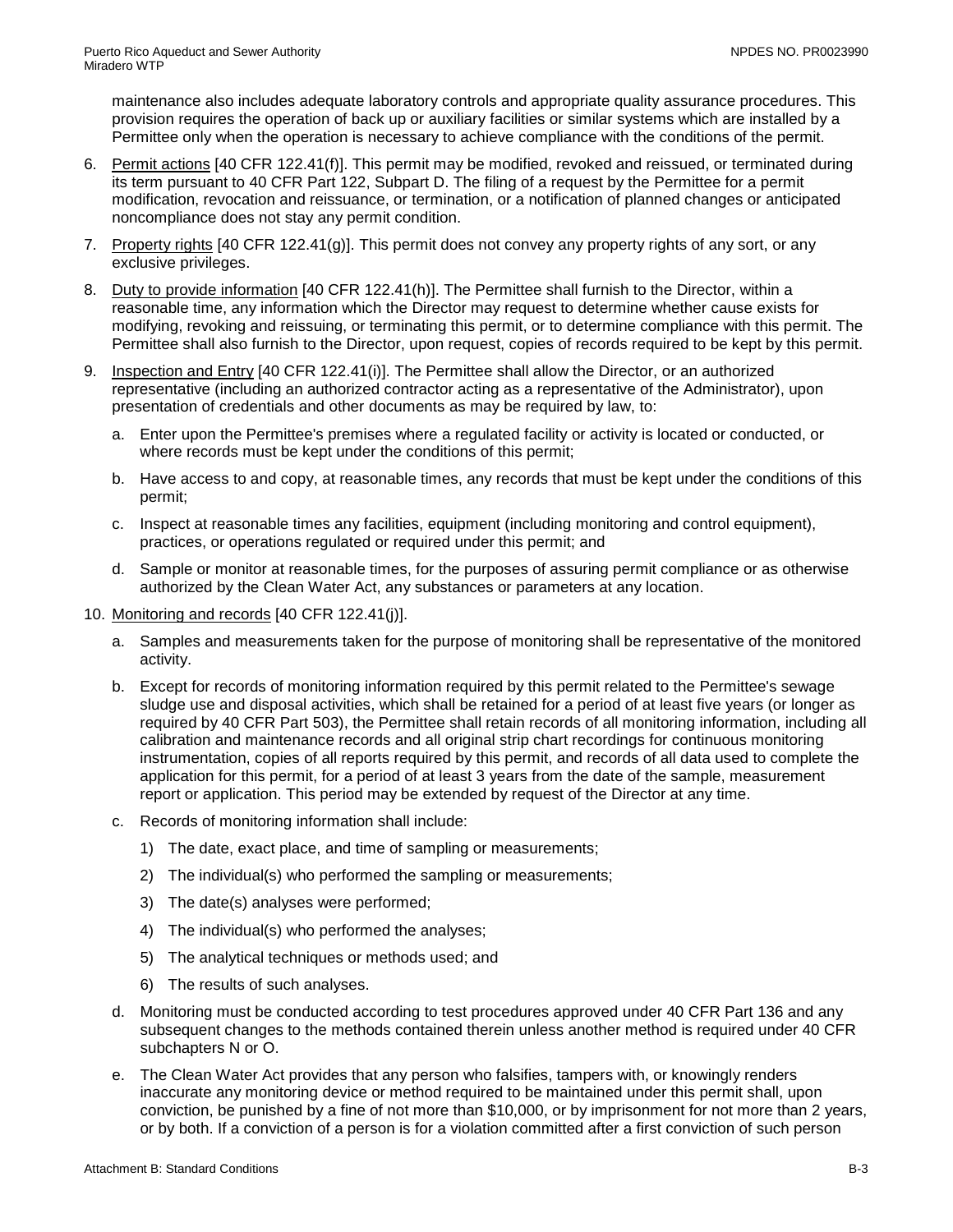under this paragraph, punishment is a fine of not more than \$20,000 per day of violation, or by imprisonment of not more than four years, or both. [See U.S.C. 1319(c)(4)].

- 11. Signatory requirements [40 CFR 122.41(k)]. All applications, reports, or information submitted to the Director shall be signed and certified. (See 40 CFR 122.22)
	- a. Applications. All permit applications shall be signed as follows:
		- 1) For a corporation. By a responsible corporate officer. For the purpose of this section, a responsible corporate officer means: (i) A president, secretary, treasurer, or vice-president of the corporation in charge of a principal business function, or any other person who performs similar policy- or decisionmaking functions for the corporation, or (ii) the manager of one or more manufacturing, production, or operating facilities, provided, the manager is authorized to make management decisions which govern the operation of the regulated facility including having the explicit or implicit duty of making major capital investment recommendations, and initiating and directing other comprehensive measures to assure long term environmental compliance with environmental laws and regulations; the manager can ensure that the necessary systems are established or actions taken to gather complete and accurate information for permit application requirements; and where authority to sign documents has been assigned or delegated to the manager in accordance with corporate procedures.

Note: EPA does not require specific assignments or delegations of authority to responsible corporate officers identified in 40 CFR 122.22(a)(1)(i). EPA will presume that these responsible corporate officers have the requisite authority to sign permit applications unless the corporation has notified the Director to the contrary. Corporate procedures governing authority to sign permit applications may provide for assignment or delegation to applicable corporate positions under 40 CFR 122.22(a)(1)(ii) rather than to specific individuals.

- 2) For a partnership or sole proprietorship. By a general partner or the proprietor, respectively; or
- 3) For a municipality, state, federal, or other public agency. By either a principal executive officer or ranking elected official. For purposes of this section, a principal executive officer of a federal agency includes: a) The chief executive officer of the agency, or b) a senior executive officer having responsibility for the overall operations of a principal geographic unit of the agency (e.g., Regional Administrators of EPA).
- b. All reports required by permits, and other information requested by the Director shall be signed by a person described in paragraph 11.a of Part II.B, or by a duly authorized representative of that person. A person is a duly authorized representative only if:
	- 1) The authorization is made in writing by a person described in paragraph 11.a;
	- 2) The authorization specifies either an individual or a position having responsibility for the overall operation of the regulated facility or activity such as the position of plant manager, operator of a well or a well field, superintendent, position of equivalent responsibility, or an individual or position having overall responsibility for environmental matters for the company, (A duly authorized representative may thus be either a named individual or any individual occupying a named position.) and,
	- 3) The written authorization is submitted to the Regional Administrator, U.S. Environmental Protection Agency, Region 2, 290 Broadway, New York, NY 10007-1866, Attention: Compliance Assistance Program Support Branch, and to EQB.
- c. Changes to authorization. If an authorization under paragraph 11.b of Part II.B is no longer accurate because a different individual or position has responsibility for the overall operation of the facility, a new authorization satisfying the requirements of paragraph 11.b of Part II.B must be submitted to the Director prior to or together with any reports, information, or applications to be signed by an authorized representative.
- d. Certification. Any person signing a document under paragraph 11.a or 11.b of Part II.B shall make the following certification:

I certify under penalty of law that this document and all attachments were prepared under my direction or supervision in accordance with a system designed to assure that qualified personnel properly gather and evaluate the information submitted. Based on my inquiry of the person or persons who manage the system, or those persons directly responsible for gathering the information, the information submitted is,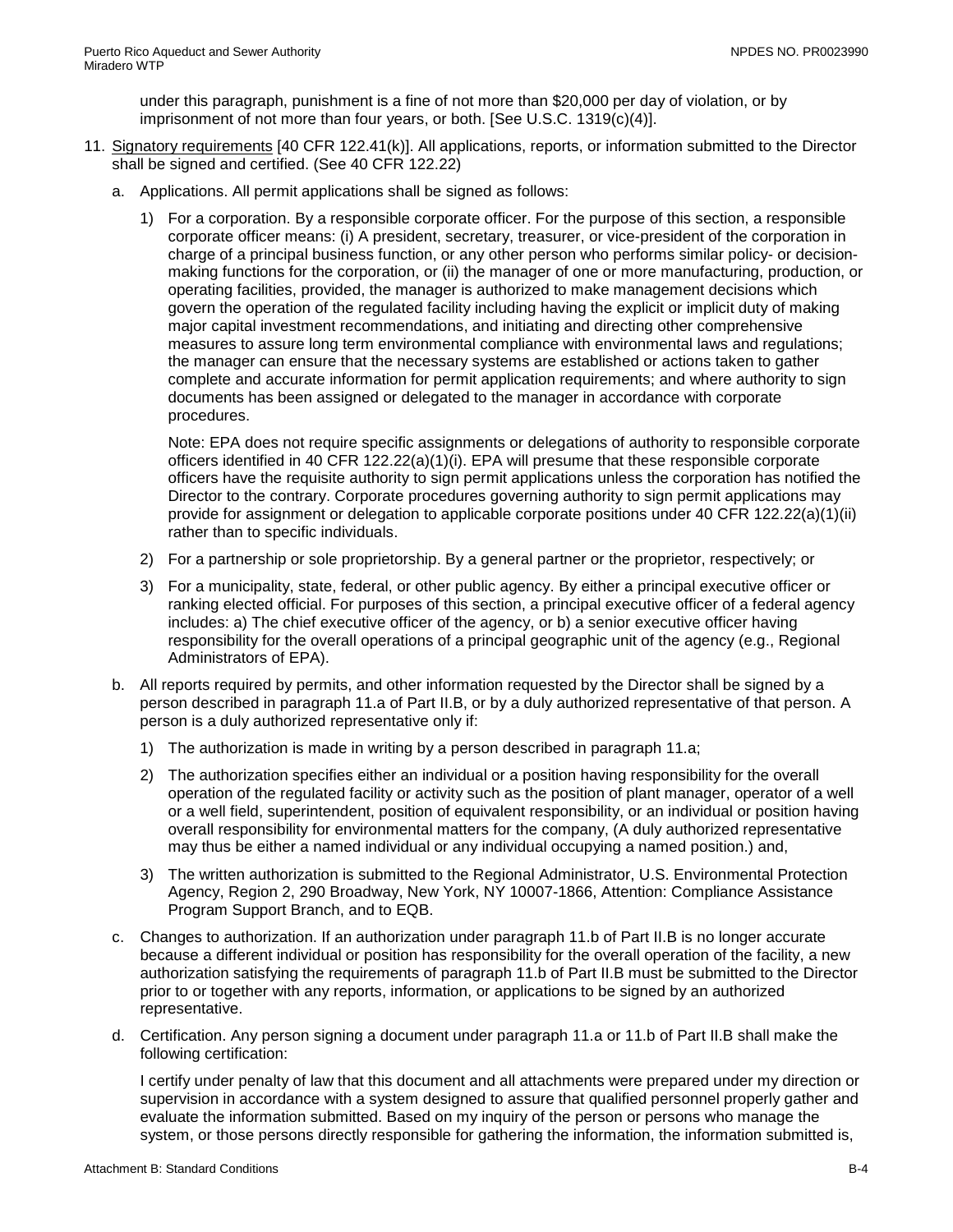to the best of my knowledge and belief, true, accurate, and complete. I am aware that there are significant penalties for submitting false information, including the possibility of fine and imprisonment for knowing violations.

- e. The Clean Water Act provides that any person who knowingly makes any false material statement, representation, or certification in any record or other document submitted or required to be maintained under this permit, including monitoring reports or reports of compliance or noncompliance shall, upon conviction, be punished by a fine of not more than \$10,000 per violation, or by imprisonment for not more than 6 months per violation, or by imprisonment for not more than 6 months per violation, or by both. If a conviction is for a violation committed after a first conviction of such person under this paragraph, punishment shall be by a fine of not more than \$20,000 per day of violation, or by imprisonment of not more than four years, or both. (See CWA section 309.c.4).
- 12. Reporting Requirements [40 CFR 122.41(l)].
	- a. Planned changes. The Permittee shall give notice to the Director as soon as possible of any planned physical alterations or additions to the permitted facility. Notice is required only when:
		- 1) The alteration or addition to a permitted facility may meet one of the criteria for determining whether a facility is a new source in 40 CFR 122.29(b);
		- 2) The alteration or addition could significantly change the nature or increase the quantity of pollutants discharged. This notification applies to pollutants which are subject neither to effluent limitations in the permit, nor to notification requirements under paragraph 4.a of Part I.B (40 CFR 122.42(a)(1)); or
		- 3) The alteration or addition results in a significant change in the Permittee's sludge use or disposal practices, and such alteration, addition, or change may justify the application of permit conditions that are different from or absent in the existing permit, including notification of additional use or disposal sites not reported during the permit application process or not reported pursuant to an approved land application plan.
	- b. Anticipated noncompliance. The Permittee shall give advance notice to the Director of any planned changes in the permitted facility or activity which may result in noncompliance with permit requirements.
	- c. Transfers. This permit is not transferable to any person except after notice to the Director. The Director may require modification or revocation and reissuance of the permit to change the name of the Permittee and incorporate such other requirements as may be necessary under the Clean Water Act. (See 40 CFR 122.61; in some cases, modification or revocation and reissuance is mandatory.)
	- d. Monitoring reports. Monitoring results shall be reported at the intervals specified in Part III of this permit.
		- 1) Monitoring results shall be reported on a Discharge Monitoring Report (DMR) or forms provided or specified by the Director for reporting results of monitoring of sludge use or disposal practices.
		- 2) If the Permittee monitors any pollutant more frequently than required by the permit using test procedures approved under 40 CFR Part 136, or another method required for an industry-specific waste stream under 40 CFR subchapters N or O, the results of such monitoring shall be included in the calculation and reporting of the data submitted in the DMR or sludge reporting form specified by the Director.
		- 3) Calculations for all limitations which require averaging of measurements shall utilize an arithmetic mean unless otherwise specified by the Director in the permit.
	- e. Compliance Schedules. Reports of compliance or noncompliance with, or any progress reports on, interim and final requirements contained in any compliance schedule of this permit shall be submitted no later than 14 days following each schedule date.
	- f. Twenty four hour reporting.
		- 1) The Permittee shall report any noncompliance which may endanger health or the environment. Any information shall be provided orally within 24 hours from the time the Permittee becomes aware of the circumstances to EPA Region 2, Caribbean Environmental Protection Division at (787) 977-5870 and State Director. A written submission shall also be provided within 5 days of the time the Permittee becomes aware of the circumstances. The written submission shall contain a description of the noncompliance and its cause; the period of noncompliance, including exact dates and times, and if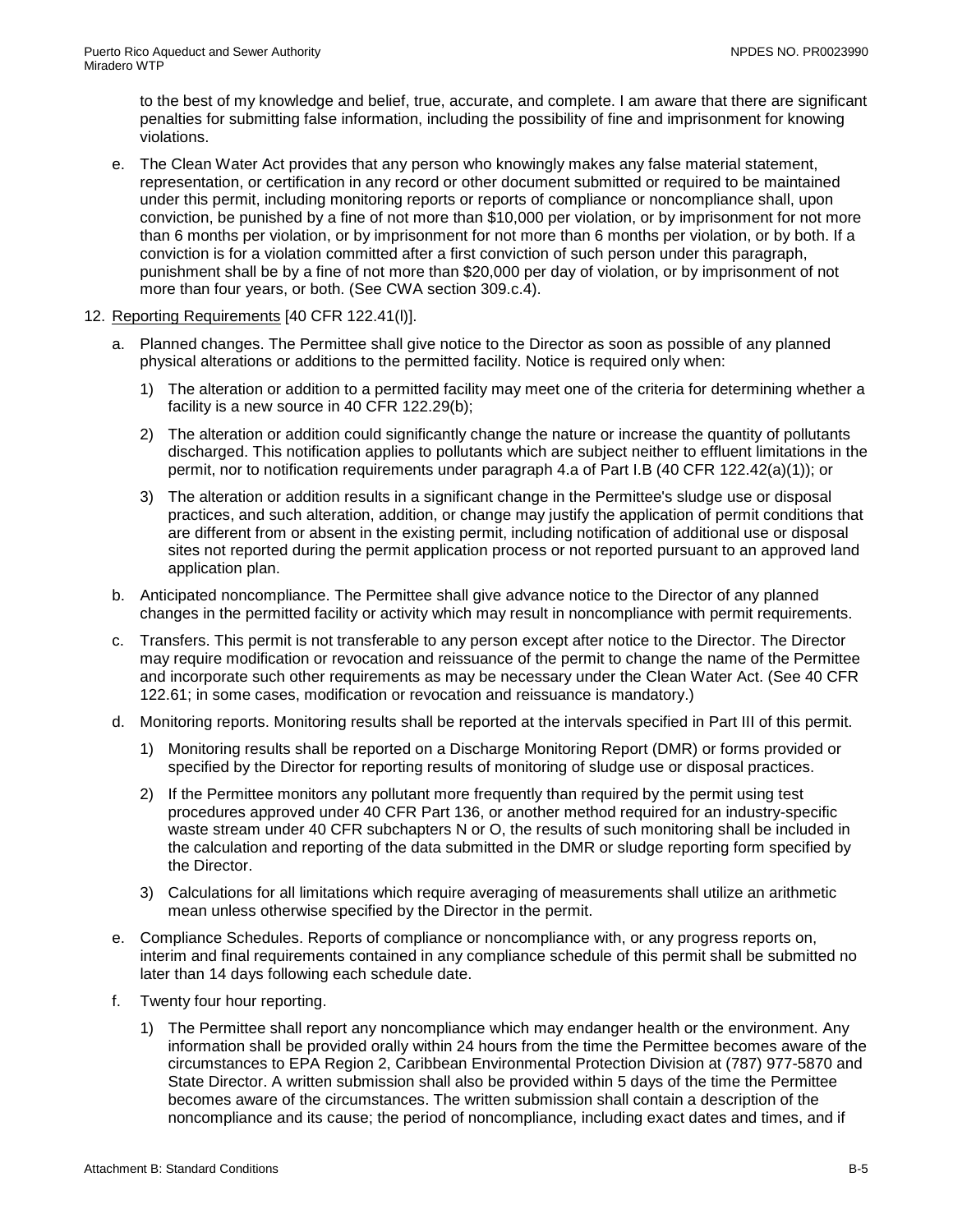the noncompliance has not been corrected, the anticipated time it is expected to continue; and steps taken or planned to reduce, eliminate, and prevent reoccurrence of the noncompliance.

- 2) The following shall be included as information which must be reported within 24 hours under this paragraph.
	- a) Any unanticipated bypass (see 13 below) which exceeds any effluent limitation in the permit. [See 40 CFR 122.41(g)].
	- b) Any upset (see 14 below) which exceeds any effluent limitation in the permit.
	- c) Violation of a maximum daily discharge limitation for any of the pollutants listed by the Director in the permit to be reported within 24 hours. (See 40 CFR 122.44(g)).
- 3) The Director may waive the written report on a case by case basis for reports under paragraph 12.f.(2) of Part II.B if the oral report has been received within 24 hours.
- g. Other noncompliance. The Permittee shall report all instances of noncompliance not reported under paragraphs 12.d, e, and f of Part II.B, at the time the monitoring reports are submitted. The reports shall contain the information listed in paragraph 12.f of Part II.B.
- h. Other information. Where the Permittee becomes aware that it failed to submit any relevant facts in a permit application, or submitted incorrect information in a permit application or in any report to the Director, it shall promptly submit such facts or information.

13. Bypass [40 CFR 122.41(m)].

- a. Bypass not exceeding limitations. The Permittee may allow any bypass to occur which does not cause effluent limitations to be exceeded, but only if it also is for essential maintenance to assure efficient operation. These bypasses are not subject to the provisions of paragraphs 13.b. and 13.c of Part II.B.
- b. Notice.
	- 1) Anticipated bypass. If the Permittee knows in advance of the need for a bypass, it shall submit prior notice, if possible at least ten days before the date of the bypass.
	- 2) Unanticipated bypass. The Permittee shall submit notice of an unanticipated bypass as required in paragraph 12.f of Part II.B (24-hour notice).
- c. Prohibition of bypass.
	- 1) Bypass is prohibited, and the Director may take enforcement action against a Permittee for bypass, unless:
		- a) Bypass was unavoidable to prevent loss of life, personal injury, or severe property damage;
		- b) There were no feasible alternatives to the bypass, such as the use of auxiliary treatment facilities, retention of untreated wastes, or maintenance during normal periods of equipment downtime. This condition is not satisfied if adequate back up equipment should have been installed in the exercise of reasonable engineering judgment to prevent a bypass which occurred during normal periods of equipment downtime or preventive maintenance; and
		- c) The Permittee submitted notices as required under paragraph 13.b of Part II.B.
	- 2) The Director may approve an anticipated bypass, after considering its adverse effects, if the Director determines that it will meet the three conditions listed above in paragraph 13.b.(1) of Part II.B.

## 14. Upset [40 CFR 122.41(n)].

- a. Effect of an upset. An upset constitutes an affirmative defense to an action brought for noncompliance with such technology-based permit effluent limitations if the requirements of paragraph 14.(b) of Part II.B are met. No determination made during administrative review of claims that noncompliance was caused by upset, and before an action for noncompliance, is final administrative action subject to judicial review.
- b. Conditions necessary for a demonstration of upset. A Permittee who wishes to establish the affirmative defense of upset shall demonstrate, through properly signed, contemporaneous operating logs, or other relevant evidence that:
	- 1) An upset occurred and that the Permittee can identify the cause(s) of the upset;